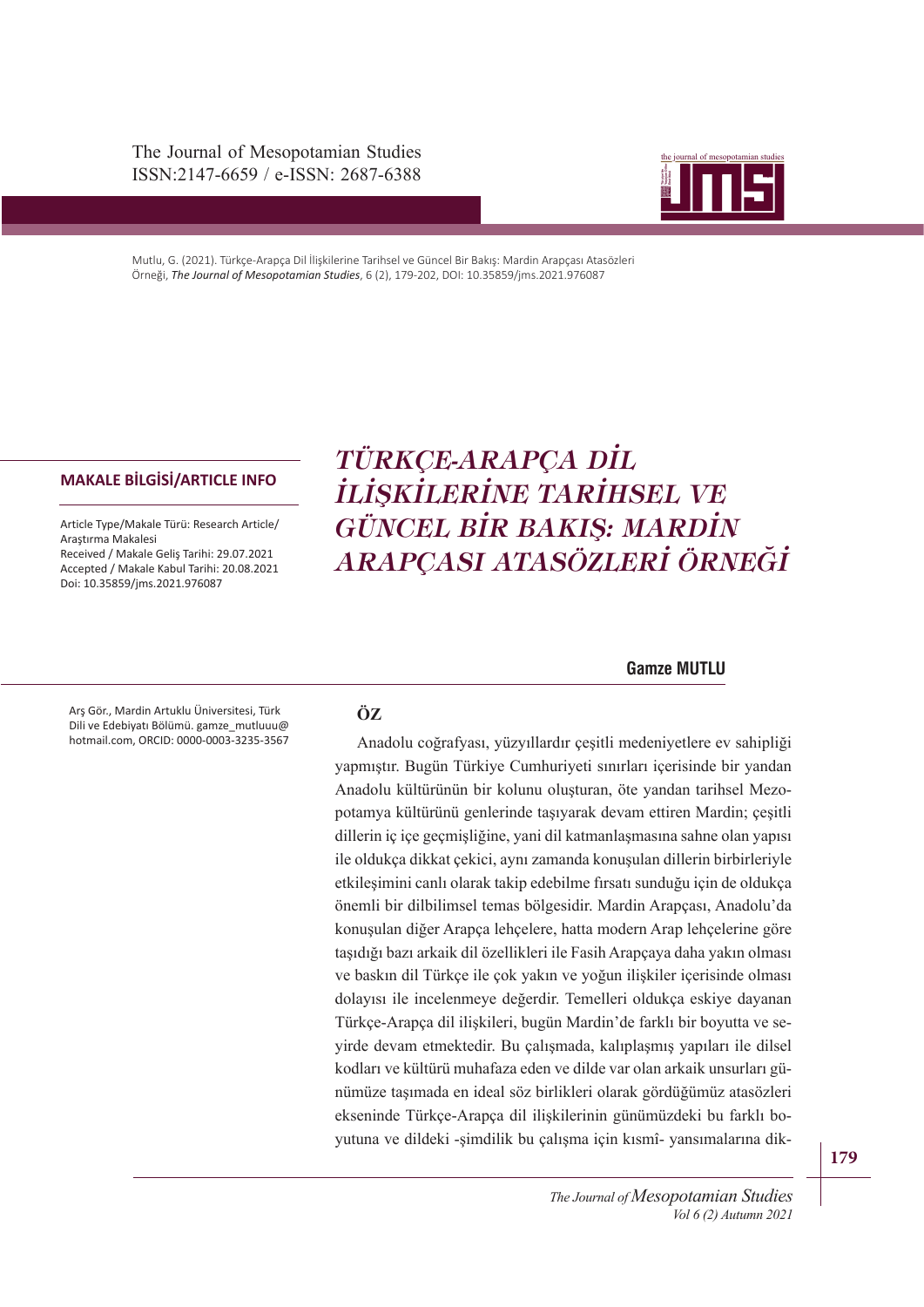kat çekilecektir. Bu konuda; Türkçe-Arapça atasözleri odaklı yıllardır devam ettiğimiz karşılaştırmalı kaynak taramalarımız, derleme ve gözlemlerimiz neticesinde Türkiye Türkçesi yahut Anadolu ağızları ile kelimesi kelimesine aynı olan, aynı anlam ve bağlamda da kullanılabilen; ancak Mardin Merkez Arapçası özelinde daha geniş anlam ve bağlamlarda da kullanıldıklarını tespit ettiğimiz üç atasözü incelenerek konunun farklı ve örtük yönlerini ortaya çıkaran bulgular paylaşılacaktır.

**Anahtar Kelimeler:** Türkçe, Arapça, Mardin Merkez Arapçası, Dil İlişkileri, Atasözleri.

# **A Historical and Current Perspective on Turkish-Arabic Language Relations: An Example of Mardin Arabic Proverbs**

### **Abstract**

Anatolian geography has hosted various civilizations for centuries. Today Mardin on the one hand constituting Anatolian culture within the Republic of Turkey, on the other hand continue moving the historical culture of Mesopotamia in the genes. Therefore, it is a very important linguistic contact area as it is very remarkable with its structure, that is the scene of the intertwining of various languages, namely language stratification, and also provides the opportunity to follow the interaction of spoken languages with each other. Mardin Arabic is worth examining because it is closer to Fasih Arabic with some archaic language features compared to other Arabic dialects spoken in Anatolia, even modern Arabic dialects; and because it has very close and intense relations with the dominant language Turkish. Turkish-Arabic language relations whose foundations are very old, continue today in a different dimension and course in Mardin. İn this study, attention will be drawn to this different dimension of Turkish-Arabic language relations of present-day and its partial reflections in the language on the axis of proverbs which we see as the most ideal vocabulary unions that preserve the stereotyped structures, linguistic codes and culture and present the archaic elements in the language. In this respect, as a result of our comparative literature review, compilation and observations focused on Turkish-Arabic proverbs for years, three proverbs that the same word for word with Turkey Turkish or Anatolian dialects and can be used in the same meaning and context, but have wider meanings and contexts in Mardin Central Arabic will be examined and the findings revealing the different and implicit aspects of the subject will be shared.

**Keywords:** Turkish, Arabic, Mardin Central Arabic, Language Relations, Proverbs.

# **EXTENDED SUMMARY**

Turkish-Arabic language relations, whose foundations are very old and deep-rooted, continue in the same geography with the Arabic dialects spoken in Anatolia today, but in a different dimension and within the framework of profound relations. Since linguistic boundaries are not as clear as political boundaries, the Arabic dialects which sprout from three different branches called Syrian Sedentary, Syrian Bedouin and Mesopotamian (Anatolia-qǝltu) through Turkey's Eastern Mediterranean coast and the South-eastern Anatolia column from west to east; are in contact with; the dominant language Turkish and its dialects, the local languages and with Syrian and Iraqi Arabic due to their location close to the boundaries.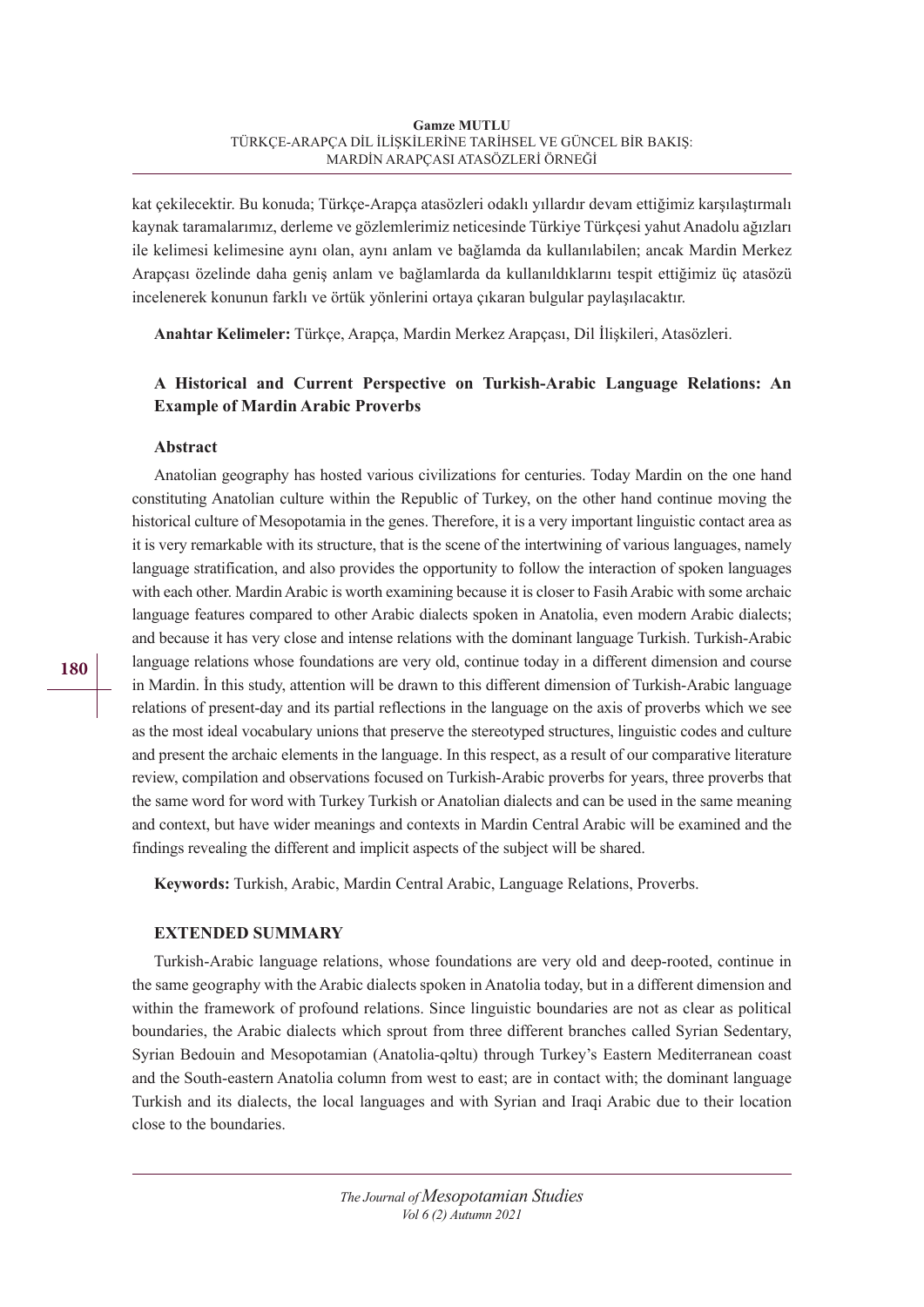Among the Anatolian Arabic dialects, the Mardin Arabic is worth examining due to some of its archaic language features closer to Fasih Arabic in comparison to other Arabic dialects spoken in Anatolia and even modern Arabic dialects; and its adjacent and intense relations with the dominant language Turkish. Mardin Arabic is included within the "Mesopotamian Arabic" or, in other words, "Anatolian qǝltu dialects" group and is considered as an extension of Iraqi Arabic dialects and a part of the great Mesopotamian dialect region because it continues the dialect features of an old inherent type linguistic layer which has been used by the Jewish and Christian communities, lived in Iraq until 1950, in terms of linguistics. By standing at the transition point between two other Anatolian Arabic dialect regions, which are the extension of Syrian Arabic dialects area, and being the most archaic, classical and conservative dialect within its group which is an extension of the Iraqi Arabic dialects, Mardin Arabic has a central linguistic importance.

In this study we have focused on the limited number of proverbs, which we found to be used in Mardin Arabic and in standard Turkish, which we confirmed were largely used in regional dialects, are in semantic harmony on a common denominator as well as extending towards Fasih Arabic and modern Arabic dialects which constitute the genes of Mardin Arabic with their implicit and hidden features, developing their own unique meanings. On this occasion, it has been tried to attract attention to the language relations between Turkish and Arabic through the written language and regional dialects, which are very limited with the regional dialects in terms of the effect of Mardin Arabic on Turkish, but wider in terms of the effect of Turkish on Mardin Arabic and the role of Mardin Arabic as an "intermediary language" should also be considered.

It has been tried to be exemplified that regions such as Mardin where daily language transitions are experienced intensely and linguistic contacts can be followed live, is nonevaluative from a single perspective, through semantic analysis we practiced within the scope of Turkish-Arabic language relations and in the context of proverbs. When Kurdish and Syriac, which are other local languages spoken and interacted with in the region, were included within, it was revealed that the issue had deeper and intricate aspects that await to be addressed in terms of broader language relations. Therefore, interdisciplinary study stands before us as a scientific necessity for better understanding such regions where language stratification exists, and languages are intertwined.

Due to the intense and deep relationships that have been going on for centuries in Mardin Arabic, which does not have a political, geographical, cultural and literary connection with Arabic dialects and continues its vitality in a verbal way, the effects of Turkish can be clearly observed at phonetic, morphological, lexical and syntactic levels. The linguistic features of Mardin Arabic have been put forward theoretically and although there have been various studies on the effects of Turkish on Mardin Arabic, this issue has not yet been handled and evaluated in a compact and detailed manner. Especially the sentence structure of Mardin Arabic is among the subjects waiting to be studied.

Mardin Arabic, which still keeps many archaic treasures in the memory of the language with proverbs, should be subject to comparative semantic studies in terms of proverbs and vocabulary with Fasih Arabic, modern Arabic dialects -among which Iraqi and Syrian Arabic are the most important ones- and with Anatolian Arabic dialects. Apart from this, the proverbs of the Arabic dialects spoken in Anatolia should definitely be studied comparatively in terms of vocabulary.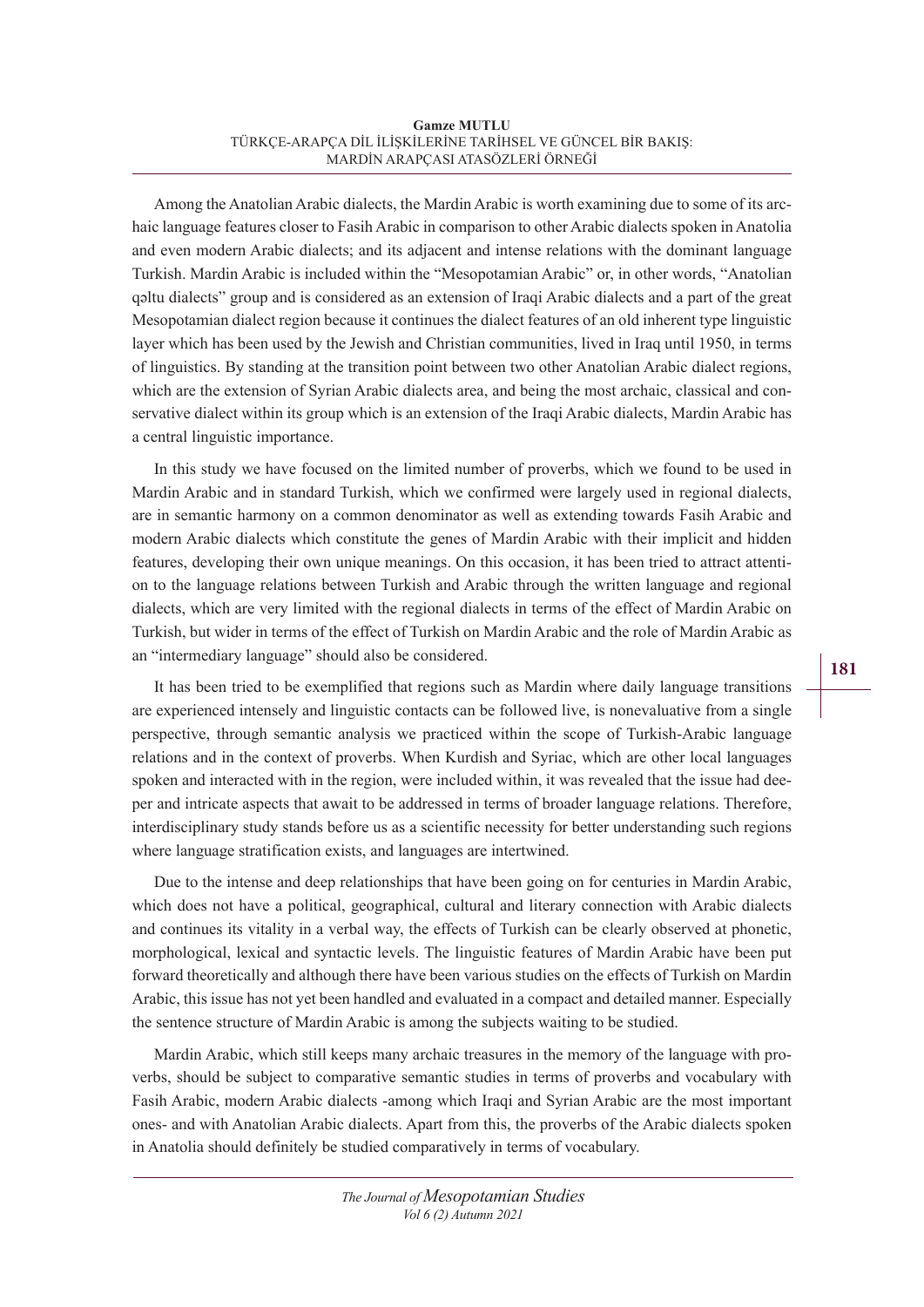In this study, as a result of our dictionary scans it has been seen that proverbs used in Mardin Arabic, apart from the standard Turkish proverbs, have quite a lot of common grounds with the regional proverbs used in Anatolia, especially with the Gaziantep region and it has emerged that Mardin Arabic should be the subject of comparative studies with this aspect. This point is important in terms of showing Mardin's strong side and bond with Anatolian culture.

Mardin Arabic stands out by incorporating the linguistic material copied from the languages it interacts with into the language through translation, in other words mostly by making copies of meanings and fulfills the function of providing communication. However, this communication function varies according to geographical, social and psychological determinants. The nature of this can only be demonstrated in detail through various social linguistic studies.

If Mardin Arabic is handled by studies which constitutes interdisciplinary comparative and linguistic perspectives within, it will be evaluated in all its aspects and its nature objectively revealed.

# **Giriş**

Bugün Türkiye Cumhuriyeti sınırları içerisinde resmî dil Türkiye Türkçesi olmakla birlikte, Doğu Anadolu ve Güneydoğu Anadolu bölgelerinde Hami-Sami ve Hint-Avrupa dil ailelerine mensup olan yerel diller de konuşulmaya devam etmektedir. "Fırat-Dicle havzası" olarak adlandırılan ve Türkiye'nin doğusu ve güneydoğusu, İran'ın kuzeybatısı, Suriye ve Irak'ın kuzeyini kapsayan bölge, Orta Doğu'nun önemli dilbilim bölgelerinden birisi olarak kabul edilmektedir (Eker, 2008: 93). Bu bölge, üç büyük ve farklı dil ailesine mensup dillerin karşılaşma alanı olup Türkçe değişkeler<sup>ı</sup> ile Hint-Avrupa dilleri ailesinin İran ve Hami-Sami dil ailesinin Sami koluna mensup yazılı ve sözlü değişkeler en az bin yıldır bir arada ve etkileşim içerisindedir (Eker, 2008: 93). "Türkiye Cumhuriyeti'nin Asya'daki toprakları Anadolu (Rum, Diyar-ı Rum, Küçük Asya vd.) olarak adlandırılmakla birlikte, tarihsel süreçte Anadolu'nun siyasal ve dilbilimsel sınırları bugünkünden farklıdır. Bugünün coğrafî taksimatındaki Doğu ve Güneydoğu; siyasal, kültürel ve coğrafî bakımdan genellikle Anadolu ile yakın temasta, ama Diyar-ı Rum'un dışında, Mezopotamya ve/veya Azerbaycan ve Kafkaslarla yakın ilişkiler içinde olmuştur" (Eker, 2008: 100). Dilbilimsel sınırların siyasal sınırlar kadar keskin olamayacağı malumdur. Bugün Mardin'e, Mardin kültürüne ve dil özelliklerine bakıldığında bu durum daha iyi anlaşılır. Mardin, bir yandan Anadolu kültürü ile -özellikle çevre iller Gaziantep, Batman, Şanlıurfa ile- yakın temasta iken, diğer yandan sınır komşuları Irak ve Suriye ile de etkileşim içerisindedir. Özellikle Suriye'de yaşanan savaş sonrası Mardin'e yapılan yoğun göçlerle Suriye Arapçası ile Mardin Arapçasının karşı karşıya geldiğini burada ayrıca belirtmek gerekir. Bunun dildeki görünümleri ise şu an için meçhuldür. Ancak Mardin'de var olan dil katmanlaşmasına bir yenisinin daha eklendiğini söyleyebiliriz.

Burada bir diğer önemli kavram "dilbilim bölgesi" üzerinde de durmak gerekir. "Dilbilim bölgesi (İng. linguistic area, Alm. Sprachbund), ortak genetik kökenden veya mirastan çok, temas sonucu ortaya çıkan yapısal benzerlikleri paylaşan en az üç dilin konuşulduğu coğrafî bölgedir" (Eker, 2008: 92). Bugün Mardin'de halk, kamu daireleri dışında kendi aralarında genellikle kod değiştirimi<sup>2</sup> ile yerel

<sup>1</sup> "Değişke (varyant)" kavramı ile dil, lehçe ve ağız terimlerinin tamamı kast edilmektedir. Bkz. Eker, 2008, s. 92.

<sup>2</sup> Kod değiştirme için bkz. Johanson, 2014, s. 29.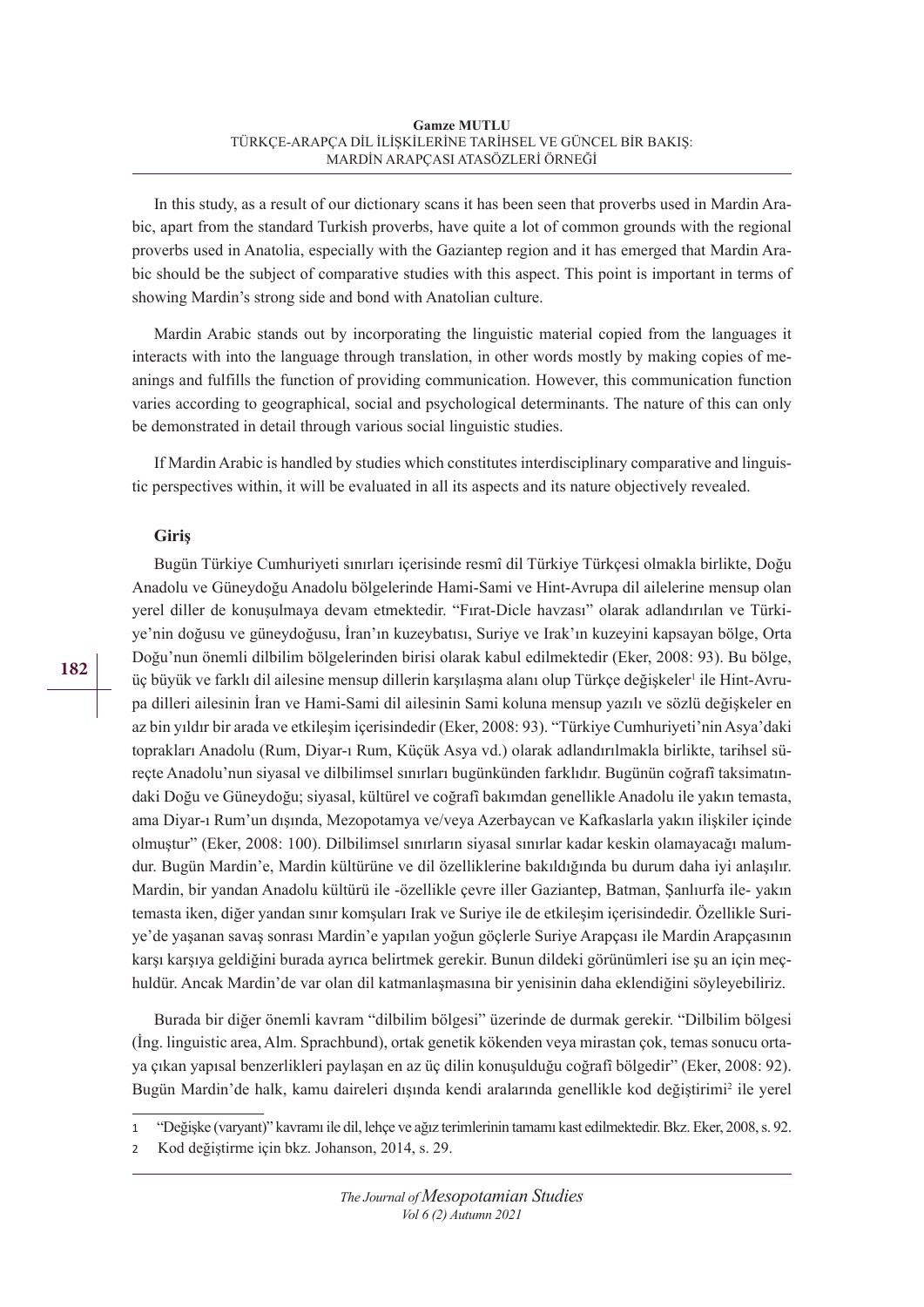dillerden ya Kürtçe yahut Arapça ile iletişim kurmakta ve Türkçe, Arapça ve Kürtçe gün içerisinde değişimli ve dönüşümlü olarak konuşulabilmektedir. Süryaniler ise gündelik hayatta daha çok Arapça ile iletişim kurmakta ve Süryanice, dinsel ritüeller dışında aktif olarak kullanılmamaktadır. Bu hâliyle Mardin, tipik bir dilbilim bölgesidir.

Türkiye Cumhuriyeti sınırları içerisinde konuşulan yerel diller, baskın dil Türkiye Türkçesi karşında çekinik durumdadırlar. Dilbilimde karşı karşıya gelen dillerin birbirlerine etki şekilleri ve dereceleri eskiden beri önemli bir tartışma konusu olagelmiştir. Lars Johanson'a göre çok yönlü ve karmaşık şekilde dallanmış olabilen bu ilişkilerde ilişki bölgesinde yerleşiklik; politik, ekonomik, kültürel ve sayısal üstünlük sosyal açıdan önemli baskınlık faktörleri olsalar da asıl belirleyici olan ilişki yoğunluğu, ilişki süresi ve açık baskınlık durumudur. Tesirin derinliği ise ilişkinin yoğunluğu ve süresi ile uyumlu görülmektedir (2014: 26-27). Bu karşılaşmalar; diller arasında geçişme ve etkileşmelere, dillerden birinde görülen ses, biçim ve dizimle ilgili eğilim ve kimi kuralların ötekine yansımasına, aktarılmasına yol açar (Aksan, 2009b, C. 3: 26). Johanson, alıcı dilin verici dille aynı olan hiçbir şeyi almayacağını ve kopyalama sürecinin yaratıcı değişikliklere kadar varabileceğini vurgulayarak "ödünçleme" terimine de karşı çıkar (s. 24, 28-29) ve bunun yerine "kod kopyalama" terimini kullanmayı tercih eder. Buna göre kod kopyalama, ya da kısaca kopyalama; yabancı bir kodun unsurlarının alıcı dilin kodu içerisine kopyalanmasıdır (s. 29). Yine dilbilime göre diller arasındaki ilişkilerde en sık kopyalanan ögeler, sözcüklerdir (Aksan, 2009b, C. 1: 137). Her ne kadar temelde Fasih Arapçanın özelliklerini taşısa da bugün coğrafî, siyasal, kültürel ve yazınsal olarak ondan kopuk olan, sözlü dille hayatiyetini sürdüren ve kendisini çevreleyen dillerin baskısı ve etkisinde olan Mardin Arapçası, özellikle ses bilgisel olarak, daha az düzeylerde olmak üzere biçim bilgisel ve cümle bilgisel olarak pek tabii bu uzun ve yoğun ilişkiler neticesinde değişime uğramıştır. Buna rağmen Türkçenin eklemeli dil yapısı karşısında Arapçanın bükümlü çekim yapısı, zengin söz varlığı haznesi, Kur'an-ı Kerim'le beslendiği için anlam dünyasındaki zenginlik ve Mezopotamya (qǝltu) lehçelerinin en arkaik, en klâsik ve en muhafazakâr lehçesi olması kanaatimizce Mardin Arapçasını ayakta tutan en önemli faktörlerdir. 1935, 1945, 1955 ve 1965 nüfus sayımlarına göre Türkçenin ülkede baskın dil olmasından en az etkilenen ve bu nedenle en az tehdit altında olan dilin Arapça olduğu, ancak konuşucu sayısı artmasına rağmen konuşulma oranlarında belirgin artışlar kaydedemediği ortaya konmuştur (Uzun, 2014: 48). Sanıyoruz ki bu da Mardin Arapçasının saydığımız bu özellikleri ile yakından ilgilidir. Türkçenin Mardin Arapçası üzerindeki etkilerine dair Avrupa'da yapılmış bazı çalışmalarda kısmî bir şekilde yer verilmiş olsa da konu etraflıca ve özel olarak ele alınıp değerlendirilmemiştir. 3

Bugün Türkiye'de konuşulan diller etnolojik açıdan, çok kısıtlı olarak da lehçebilim açısından ele alınan bir konu olmuştur. Bunlar hakkında bildiklerimiz ise maalesef bireysel ve dar kapsamlı çalışmalara ve bu çalışmalarda ortaya atılan tahminlere dayanmaktadır (Uzun, 2014: 43-44). Konunun önemini Türkiye'de konuşulan Sâmî kökenli diller açısından değerlendirmiş olan Avram Galanti'nin sözlerini burada aktarmak isteriz:

<sup>3</sup> Mardin Arapçası hakkında yapılmış geniş ve müstakil bir çalışma için bkz. Grigore, G. (2007). *L'arabe parlé à Mardin -monographie d'un parler arabe «périphérique»-.* Bucureşti: Editura Universităţii din Bucureşti. Bir diğer müstakil çalışma da *Mardin'de Konuşulan Arapça Lehçenin Sesbilgisi Biçimbilgisi ve Sözdizimi Bakımından İncelenmesi* adını taşımasına rağmen daha çok Mardin Yeşilli bölgesinin ağız özelliklerini temsil etmektedir. Bkz. Şayır, M. (2017). *Mardin'de Konuşulan Arapça Lehçenin Sesbilgisi Biçimbilgisi ve Sözdizimi Bakımından İncelenmesi* (Yayımlanmış doktora tezi). Gazi Üniversitesi, Ankara.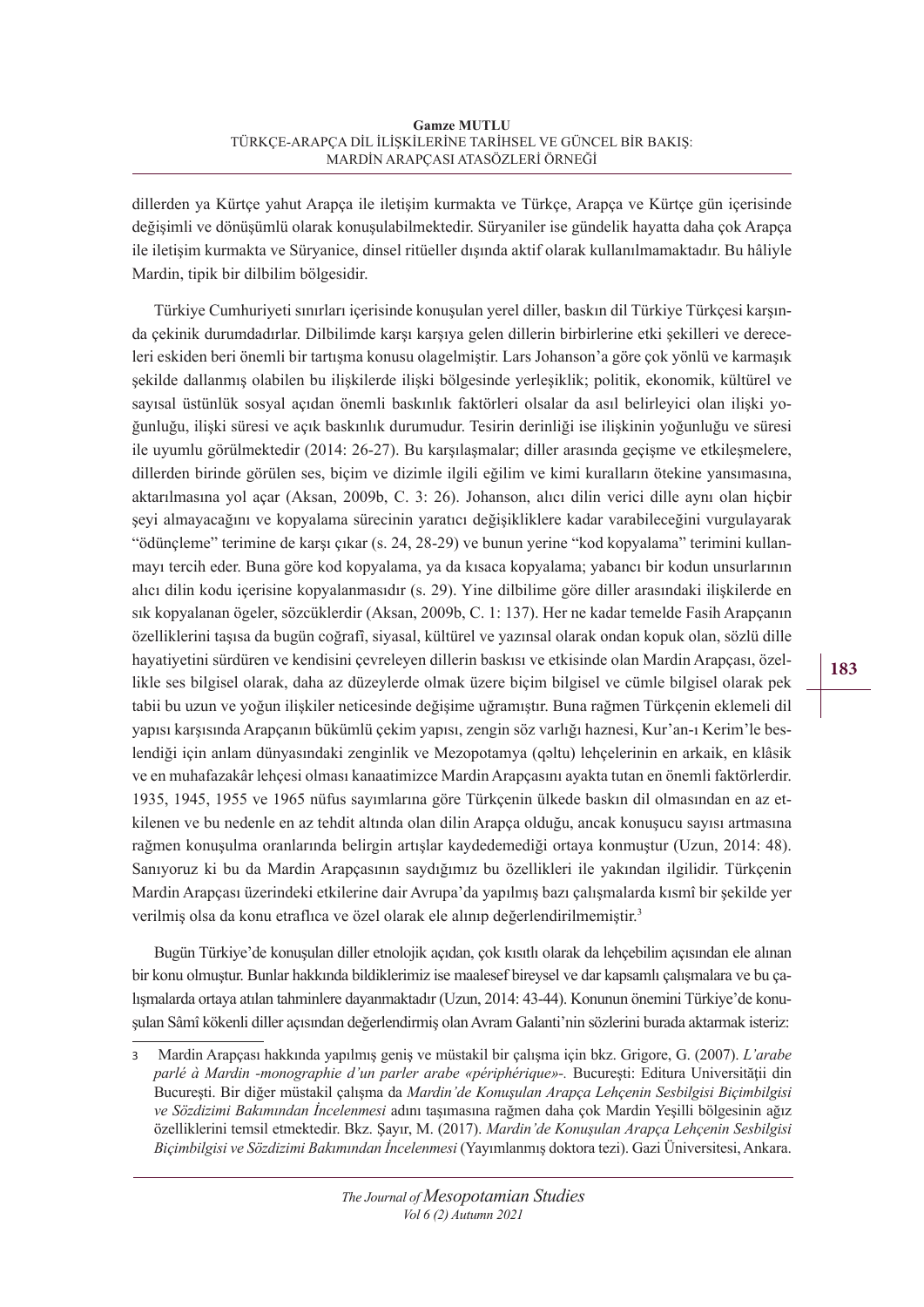"Avrupa ve Amerikalı bilim adamları Sâmî milletleri hakkında araştırmalarda bulunmuşlardır. Bu araştırmaların sonucu, bilim ve sanatın çeşitli alanlarında, bilhassa da dilbilim açısından çok önemlidir" …. "Mâdemki adı geçen dilleri konuşmuş ve hâlen konuşan milletler, Osmanlı topraklarında yaşamış ve hâlen yaşamaktadırlar ve mâdemki bilimsel anlamda ileri ülkeler arasına girmeye niyetliyiz, bu dil gurubuyla [orijinal hâli] uğraşmamız hem millî, hem ilmî bir görevdir. Millîdir; çünkü vatanımızdaki Sâmî milletlerini tanımış oluruz. İlmîdir; çünkü Sâmî dillerini bilmekle, adı geçen milletlerin geçmişe ait birikimlerini, kısmen de olsa doğrudan doğruya, yani sürekli yabancı âlimlerin yayınladıklarından ödünç almaksızın, öğrenmiş oluruz" (2004: 104-105).

Batıda oryantalizmle başlayan (Arslan, 2018: 500) Arapça lehçebilim çalışmalarında oldukça ciddi ve yöntem sunan çalışmalar yapılmıştır.<sup>4</sup> Bu çalışmalar arasında Anadolu'da konuşulan birçok Arapça lehçenin ses bilgisi, biçim bilgisi ve cümle bilgisi özellikleri de oldukça titiz bir şekilde ortaya konmuş ve gün yüzüne çıkarılmıştır. Türkiye'de Arapça lehçebilim alanında yapılan çalışmalarda ise -birkaçını hariç tutarsak- derleme yöntemlerindeki gelişigüzellik, dilbilimsel bakış açısının eksik oluşu, harflerin ses değerlerini ayırt etme ve belirleme konusundaki dikkatsizlik, transkripsiyonlardaki ciddi tutarsızlıklar, eksiklikler ve yöntemsizlik, hatta konuşulan Arapçayı anlayamama ve bu yüzden yanlış anlamlandırma, aşılması gereken önemli sorunlar olarak karşımızda durmaktadır. 5

Bunun dışında Anadolu'da konuşulan Arapça lehçelerin atasözleri söz varlıkları açısından hem Fasih Arapça ile hem modern Arap lehçeleri -özellikle en çok etkileşim içerisinde oldukları Irak ve Suriye Arapçaları- ile hem kendi aralarında hem baskın dil Türkçe ve ağızları ile hem de bölgedeki diğer yerel diller ile disiplinler arası ve karşılaştırmalı dilbilimsel çalışmalara konu edilmeleri oldukça önemlidir.6

Dilin sanatlı yönünü yansıtan bu kalıp sözlerin anlam ve bağlam açısından doğru değerlendirilmesi oldukça önemlidir. Bu çalışmanın bir amacı da bulundukları coğrafya gereği kendilerine özgü özellikler ve anlamlar geliştiren, bu yüzden modern Arap lehçelerinden farklı bir yerde duran ve Anadolu Araplarının "gen haritası" mesabesinde olan (Acat, 2016: 696) Anadolu Arap lehçeleri söz varlığının hafızasını tutan ve buna tanıklık eden atasözleri hakkında yapılacak çalışma ve değerlendirmelerde nasıl bir yöntem takip edilmesi gerektiğine dair ilgililere bir bakış açısı sunmak ve konunun bilimsel anlamdaki önem, değer ve hassasiyetine dikkat çekmektir. Çünkü yapılan bazı çalışmalarda atasözlerinde bağlamın önemi göz ardı edilmiş, yapılan yanlış anlamlandırmalar ve yüzeysel açıklamalarla konu âdeta geçiştirilmiştir.

Bu açıdan Türkçe-Arapça arasındaki dinsel, tarihsel ve kültürel ilişkilerin günümüzdeki daha yoğun ilişkilere ve etkilere bağlı bir devamı niteliğinde olan Mardin Arapçasının dilbilimsel çalışmalara

<sup>4</sup> Avrupa'da ve Türkiye'de konu ile ilgili yapılan bu çalışmaların bir kısmını derli toplu veren bir çalışma için bkz. Acat, 2018, s. 29-44.

<sup>5</sup> Türkiye'de Arap Dili ve Edebiyatı ile Arap Dili ve Belagati bölümlerinde Arapça lehçebilim dersine ve çalışmalarına yönelik takınılan olumsuz tavırların sebepleri ve bu alanda yapılan çalışmalardaki yöntem sorunları için bkz. Arslan, 2018, s. 496-505.

<sup>6</sup> Mardin Arapçası atasözlerini merkeze alarak Fasih Arapça ve modern Arap lehçeleri ile karşılaştıran geniş bir çalışma için bkz. Abdülhadioğlu, 2019b. Yine atasözleri ekseninde Fasih Arapça ile Anadolu'da konuşulan Mhallami ve Siirt Arapçalarını karşılaştırmalı bir şekilde inceleyen çalışmalar için bkz. Acat, 2016, s. 694- 704; 2017, s. 245-254. Ayrıca bkz. Acat, Y. (Ed.). (2018). İdil (Âzeh) Süryanileri tarafından kullanılan Arapça atasözleri. *Türkiye'de Konuşulan Arap Diyalektleri* içinde (s. 267-296). İstanbul: Akdem Yayınları.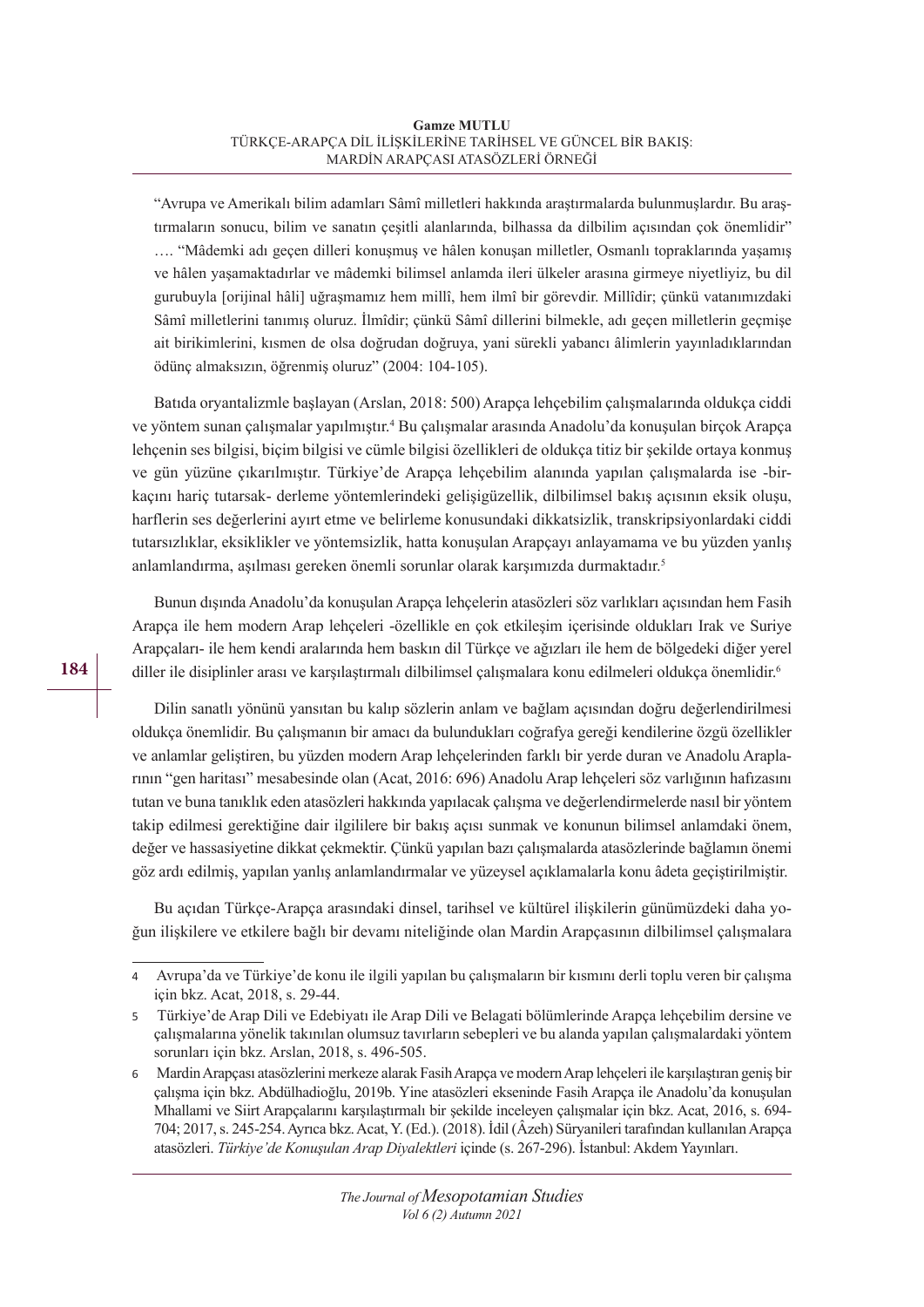konu edilmesi bu yerel dili tanıma, baskın dil Türkçe ve diğer yerel dillerle olan ilişkilerini anlama ve bu dilin yerini doğru konumlandırma açılarından önem arz etmektedir. Şunu da söyleyebiliriz ki "Dünyada Sâmî dilleriyle her yönden ve en çok ilişki hâlinde olan bir memleket var ise, o da Türkiye'dir" (Avram Galanti, 2004: 105).

# **1. Türkçe-Arapça Dil İlişkilerine Bir Bakış**

Arapların Türkleri, çok az da olsa Cahiliye Çağı'nda tanıdıkları ve Arapçadaki ilk Türkçe alıntıların bu döneme kadar gittiği (aktaran Akar, 2010: 14) yolunda bilgiler mevcut olsa da Türklerle Arapların ilk temasları, Müslüman Arapların Hz. Ömer devrindeki İslâm fetihleriyle Fars asıllı Sâsânî Devleti'ni yıkarak Türklerin bulunduğu coğrafyaya, yani Ceyhun Nehri'ne ulaşmaları ile olmuştur (bkz. Aytaç, 1994: 12). Ancak asıl ilişkiler, 751 yılında yapılan Talas Savaşı'nda Karahanlı Devleti'nin esasını teşkil eden Türk boylarından Karlukların Çinlilere karşı Müslümanların yanında yer almaları ile başlamış ve Türklerin kademe kademe İslâmiyet'i kabul etmeye başlamaları, devamında Abbasî halifeliğinde askerî ve siyasal konumlarda önemli görevler üstlenmeleri ile hız kazanmıştır (Taşağıl, 2010: 501). Ancak bu ilişkiler, coğrafî sebeplerin etkisiyle Selçuklular devrine kadar İslâmiyet'i Türklerden önce kabul edip benimseyen Farslar kanalıyla gerçekleşmiş (Karaağaç, 2008: XVIII) ve Kur'an dili, yani din dili olmasından ötürü ağırlıklı olarak Arapçanın kaynak dil (verici dil), Farsçanın aracı dil, Türkçeninse hedef dil (alıcı dil) olması yönünde devam etmiştir.7

9. yüzyılda Mısır'da kurucusu Ahmed bin Tolun adlı bir Türk olan Tolunoğullarından (868-905) sonra ise hâkim unsurun Türkler olduğu görülür. Türk-Arap kültürel ilişkilerinde Arap ülkelerinin Memlûk ve Osmanlı yönetiminde kaldığı devirler ayrı bir önemi haizdir. Çünkü Memlûk hâkimiyeti ile Türkçe yönetici sınıfın dili olarak önem kazanmış ve Araplara Türkçe öğretmek adına Mısır ve Suriye'de çeşitli gramer ve sözlükler hazırlanmıştır (Aytaç, 1994: 14-15). Bundan dolayı Mısır Arapçasındaki Türkçe kopyalar, Memlûk Devleti (1250-1517) ile Kıpçak tabakası ve Osmanlı Devleti (1517- 1857) ile Osmanlı tabakası şeklinde ikiye ayrılarak ele alınır (Fady Gamal Adly Gouny, 2017: 3; bkz. Prochazka, 2009). Arap ülkelerinin Osmanlı yönetiminde kaldığı XVI. yüzyıl ile XIX. yüzyıl sonu ve XX. yüzyılın başı, hem tüm Arap dünyasını kapsaması ve uzun bir dönem olması hem de Türkçenin Arapçayı etkilemesi (Aytaç, 1994: 16) ve Türkçeden Arapçaya ses, özellikle bağımsız biçimbirim olarak sözcük ve bağımlı biçimbirim olarak çeşitli ek kopyaları olmasından dolayı ayrıca önemlidir (Alıntıların<sup>8</sup> niteliği hakkında daha ayrıntılı bilgi için bkz. Prochazka, 2005, 2009). Bugün her lehçedeki alıntı sayısının Osmanlı hâkimiyetinde kalış süreleri ve yoğunluğu ile doğru orantılı olduğunu söyleyen Stephan Prochazka, Türkçeden Suriye (Bilâdu'ş-Şâm) ve Mısır Arapçalarına geçen yaklaşık 800 ila 1500 civarında; Irak, Libya, Tunus, Cezayir ve Sudan gibi Türk hâkimiyetinde daha kısa kalan Arap ülkelerinde ise 500'den sadece 200'e düşen sayıda ve sadece dolaylı olarak Türk hâkimiyetinde kalan Arap Yarımadası'nda ise 200'den az sayıda Türkçe alıntının olduğunu söyler (2005: 191-192).

<sup>7</sup> Arapçanın ortak din dili olarak verici dil konumu, Farsça ve Türkçeninse alıcı dil konumları ve Farsçanın Arapça (başat) ve Türkçe (çekinik) arasında üstlendiği aracı dil rolünde belirleyici olan tarihsel, siyasal, dinsel ve dilbilimsel faktörler ve bunların Türk dilindeki görünümleri konusunda detaylı bilgi için bkz. Eker, 2010, s. 197-211. Ayrıca bkz. Akar, 2010, s. 9-16.

<sup>8</sup> Çalışmada geçen "alıntı (İng. borrowing)" ve "kopya (İng. copy)" terimleri aynı şeyleri ifade etmektedir. Ancak biz Johanson'un görüşünü benimsediğimiz için daha çok "kopya (copy)" terimini kullanacağız.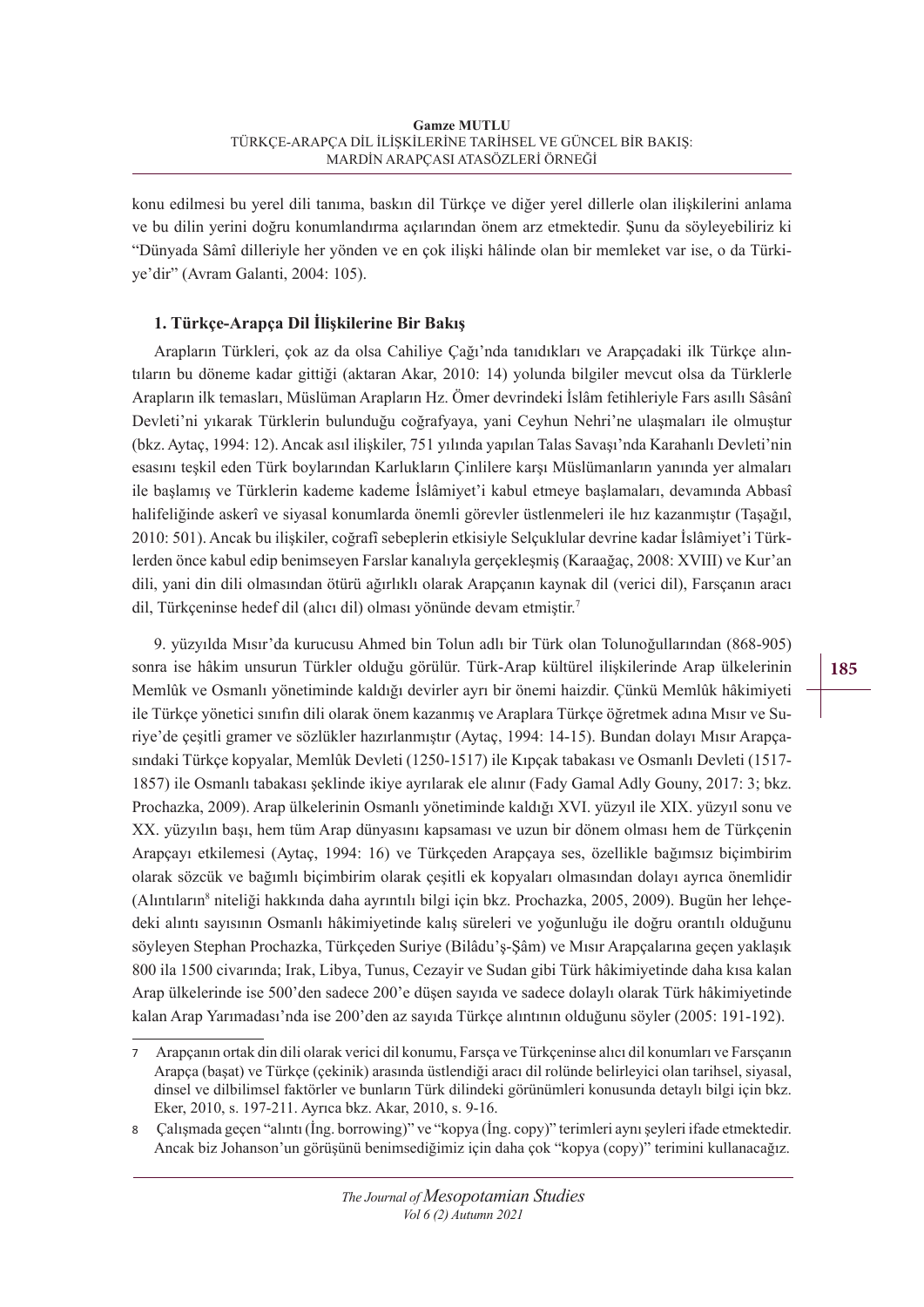Yönetim dili olarak Osmanlı Türkçesini kullanan Osmanlı Devleti, bilim dili olarak Arapçayı kullanmış ve din dili olmasından ötürü Arapçaya ayrı bir önem atfederek medreselerde Arapça eğitimine önem vermiştir. Osmanlı Devleti'nin geniş sınırlarına istinaden birçok ırkı ve dili birbiriyle buluşturan karma yapısı, devleti oluşturan etnik gruplar arasında dinsel, bilimsel, siyasal, sosyal, yazınsal ve kültürel olarak çeşitli etkileşimlerin oluşmasına da zemin hazırlamıştır (Kuş & Akdağ, 2012: 1568). Bu karşılıklı ilişkide hem Türkçe Arapçadan hem Arapça Türkçeden çeşitli kopyalamalar yapmıştır. Her ikisi de geniş coğrafyalara yayılmış olan Türkçe-Arapça dil ilişkileri; din, sanat, bilim, kültür, yöneten-yönetilen ilişkisi gibi oldukça etkili temellere dayanmaktadır (Karaağaç, 2008: XVIII).

Türkçeden Arapçaya yapılan sözcük kopyalarının yoğunlaştığı alanlara bakılacak olursa bunların Memlûk Kıpçakçası aracılığı ile başta askerî ve idarî terimler olmak üzere, daha sonraki ilişkilerle birlikte çeşitli yiyecek-içecek isimleri, meslek isimleri, günlük konuşma kalıpları, yer isimleri, özel isim, lakap ve unvanlar, araç-gereç isimleri, az sayıda fiil, giyim-kuşamla ilgili kelimeler, akrabalık, maden, hayvan isimleri oldukları görülür (Aytaç, 1994: 142-155; ayrıca bkz. Karaağaç, 2008: XIX). Prochazka, sözcük kopyalarını kavramsal alanlara ayırarak Türkçenin Arapça üzerindeki etkisinin genellikle Osmanlı hâkimiyeti zamanındaki direkt ilişkilerden ibaretmiş gibi görülmesini ve Arapçadaki herhangi bir Türkçe kopyanın Türkçenin standart yazı dilini değil de yerel ağız formlarını yansıtabileceğini düşünen pek az çalışmanın olmasını şaşırtıcı bulur. Ses bilgisel açıdan Türkçe yerel ağız özelliği gösteren kopyaların Arapça lehçelerde daha fazla olmalarına rağmen, Standart Arapçada da seyrek olmadıklarına dikkat çekerek konuyu eş zamanlı ve art zamanlı bir biçimde ele alıp inceler (2005: 197-199).

Türkçeden Arapçaya sözcük kopyaları dışında gramerlik kopyalar da yapılmıştır. Türkçenin işlek yapım eklerinden meslek adları türeten +CI, kavram adları türeten +lIk, sıfat adları türeten +sIz ve +lI ekleri, bugün Arapçanın birçok lehçesinde Karaağaç'ın ifadesi ile "gramatikal bir şube yaratacak kadar" (2008: XXI) yoğun kullanılmaktadır. Bundan kaynaklı olarak bu eklerin Arapçadaki görünümleri hakkında yurt içinde ve yurt dışında sayısız çalışma yapılmıştır. Prochazka'nın +CI eki hakkındaki tespiti ise oldukça orijinaldir. Prochazka (2009), bu ekin Arapça lehçelerde neredeyse tamamen olumsuz bir anlam yüklendiğini belirterek alıcı dilde gelişen önemli bir işlevini ön plana çıkarmıştır. Bugün Mardin Arapçasında da bu tarz kullanımı ile dikkat çekmektedir. Bunun dışında Osmanlı Türkçesinden Arapça lehçelere -mecaz içeren- çeşitli kalıp sözlerin de çevrildiğini tespit etmiştir.

Bunların dışında Türkçe-Arapça dil ilişkilerinde konunun bir diğer boyutunu da 19. yüzyılda Tanzimat ile birlikte (1839-1876) yaşanan siyasal, sosyal ve düşünsel gelişmelere bağlı olarak Fransızca kelimelere karşılık Osmanlı Türkçesinde Arapça kökenli kelimelerden yeni kelimeler türetilmesi ve bunlara Arapçada olmayan yeni anlamlar yüklenmesi oluşturmaktadır. Bunlardan bazısı, "geri dönen alıntılar" şeklinde Osmanlı Türkçesinde kazandıkları yeni anlamlarla Arapça yazı dilinde kullanım alanı bulmuştur (Grigore, 2017: 444). Bunlar, genellikle "hürriyet", "cumhuriyet", "milliyet" kelimelerinde olduğu gibi fikir içerikli oldukları için soyut anlamlıdır (Prochazka, 2009).

Son zamanlarda Türkçeden modern Arap lehçelerine çeviri yolu ile giren mecazlı ve mecazsız kalıp sözler üzerinde de orijinal ve değerli çalışmalar ortaya konmuştur.9 Bunun dışında Arapça atasözle-

<sup>9</sup> Bkz. Akçay, C. (2001). Hannâ Mîne'nin romanlarındaki Türkçe kelimeler ve çeviri öğeler. *Nüsha Şarkiyat Araştırmaları Dergisi,* 1(3), 55-70. Yıldız, M. (2006). Türkçe ile Arapça arasındaki karşılıklı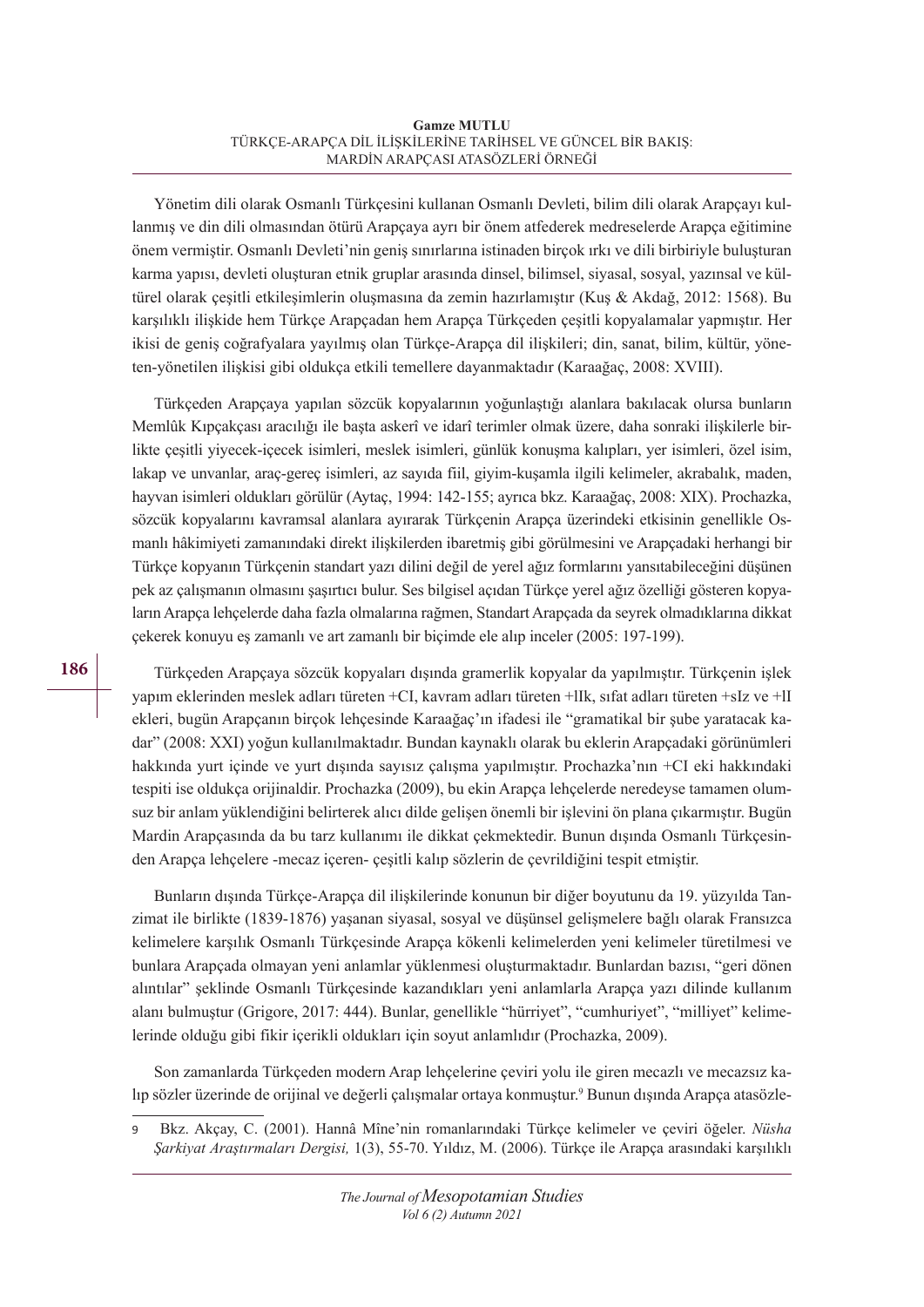rinde geçen Türkçe kelimelerin izinin sürüldüğü çalışmalar da mevcuttur.<sup>10</sup> Ayrıca konunun Türkçe ve Arapça arasındaki yalancı eşdeğerlikler üzerinden ele alınıp Türkçeyi yabancı dil olarak öğrenen Arap asıllı öğrenciler açısından değerlendirildiği bazı çalışmalar dikkati çekmektedir. 11

Prochazka, Türkçeden en çok alıntının bugün Türkiye sınırları içerisinde konuşulmakta olan Arapça lehçelerde bulunduğunu ve ödünçleme sürecinin Güneydoğu Anadolu'da yoğun bir şekilde devam ettiğini ifade ederek konuyu Türkçe-Arapça dil ilişkileri açısından tarihsel ve güncel şekli ile bütünlüklü olarak ele alır (2005: 191, ayrıca bkz. 2009). Prochazka'nın dikkat çektiği bir diğer önemli nokta, Türkçenin kitle iletişim araçları ve eğitim sistemi ile günlük hayattaki yoğun etkisi yanında Türkiye'deki Arap asıllı Türk vatandaşlarının büyük çoğunluğunun iki dilli olmalarından ötürü Türkçe sözcüklerin neredeyse tamamını kendi dillerine katabilme yetenekleridir (2005: 193). Bu yeteneğin ve yaratıcılığın bir örneğini Muna Yüceol Özezen, *Çukurova Arapçasına Türkçeden Geçmiş Fiil Kökleri*  adlı çalışmasında Çukurova Arapçasına direkt Türkçeden ya da Türkçe aracılığıyla başka dillerden kopyalanan fiil köklerinin çekim durumunu inceleyerek ortaya koymuştur. Çalışma, Anadolu'da konuşulan diğer Arapça lehçelerin de Türkçeden kopyalanan fiiller karşısındaki çekim durumu hakkında fikir vermesi açısından önemlidir.12 Bugün Mardin Arapçasında, özellikle Türkçeden kopyalanan atasözlerinde de bu yaratıcılık bariz bir şekilde izlenebilmektedir. Türkçe atasözleri; Mardin Arapçasında genel kopyalar hâlinde değil, daha çok anlam kopyalaması yapılmış ve dil mantığına uydurulmuş olarak karşımıza çıkmaktadır.

Düşünülmesi ve göz ardı edilmemesi gereken bir diğer nokta ise Anadolu Arap lehçelerinin Türkçe-Arapça dil ilişkilerindeki "aracı dil" konumlarıdır. Osmanlı dönemindeki direkt ilişkilerle yazılı ya da sözel yoldan (bkz. Prochazka, 2005: 197-199) Arapçaya geçen kopyaları bir kenara bırakırsak, bugün Irak ve Suriye Arapçaları ile etkileşimde olan ve Türkçenin yoğun etkisi altında bulunan Anadolu'daki Arapça lehçeler, Arapça ile Türkçenin karşı karşıya geldiği bir dilbilimsel temas bölgesinde bulundukları için Türkçe dil unsurlarını -bu sözcük, ek vs. olabilir- kendi söyleyiş özelliklerine uydurarak sözel yoldan Irak ve Suriye Arapçalarına ulaştırabilmekte, Irak ve Suriye Arapçalarından da kendi Arapçalarına kopyalar yapabilmektedirler. Bu aracı dil konumları, Türkçe ile olan münasebetleri

etkileşim. *Nüsha Şarkiyat Araştırmaları Dergisi*, 6(23), 7-37. Polat, İ. E. (2018). Başka dilde yaşamak: Arap dilinde yaşayan Türkçe kelime ve yapılar. *Dil Araştırmaları,* S. 22, 119-133.

<sup>10</sup> Bkz. Mohammad, R. (2015). Bazı Arap lehçelerindeki atasözlerinde geçen Türkçe kelimeler. *Dil Araştırmaları*, S. 17, 199-213.

<sup>11</sup> Hassan Abdullah, R. (2020). *Arapça ile Türkçe arasındaki yalancı eşdeğerliklerin anlambilim ve yorumbilim teorilerinden hareketle kelime öğretimine katkısı* (Yayımlanmamış yüksek lisans tezi). Hacettepe Üniversitesi, Ankara.

<sup>12</sup> Anadolu'da konuşulan Arapça lehçelerde Türkçenin izinin takip edildiği diğer çalışmalardan bazılarının künyesi şu şekildedir: Mardin Arapçasına direkt Türkçeden ya da Türkçe aracılığıyla giren bazı isim soylu sözcüklerin geçirdiği değişimlerin incelendiği şu çalışmaya bkz. Tamtamış-Erkınay, H. K. (2019). Baskın ve aracı dil kavramları bağlamında Türkçenin Mardin Arapçasına etkisi. *Dicle Üniversitesi Sosyal Bilimler Enstitüsü Dergisi*, S. 22, 194-206. Hatay'da iki dilliliğe bağlı olarak meydana gelen dil karışmaları ve Türkçe-Arapça dil ilişkilerinin Hatay'daki görünümleri hakkında genel bir fikir edinmek için bkz. Cengiz, K. & Türk, H. (2009). Hatay'da iki dillilik ve iki dillilikten kaynaklanan dil karışması. *Mustafa Kemal Üniversitesi Sosyal Bilimler Enstitüsü Dergisi*, 6(12), 190-208 ve Şan, F. (2019). Hatay'da dinî-etnik çeşitlilik ve bu çeşitliliğin dile yansımaları. *Motif Akademi Halkbilimi Dergisi*, 12(27), 704-715.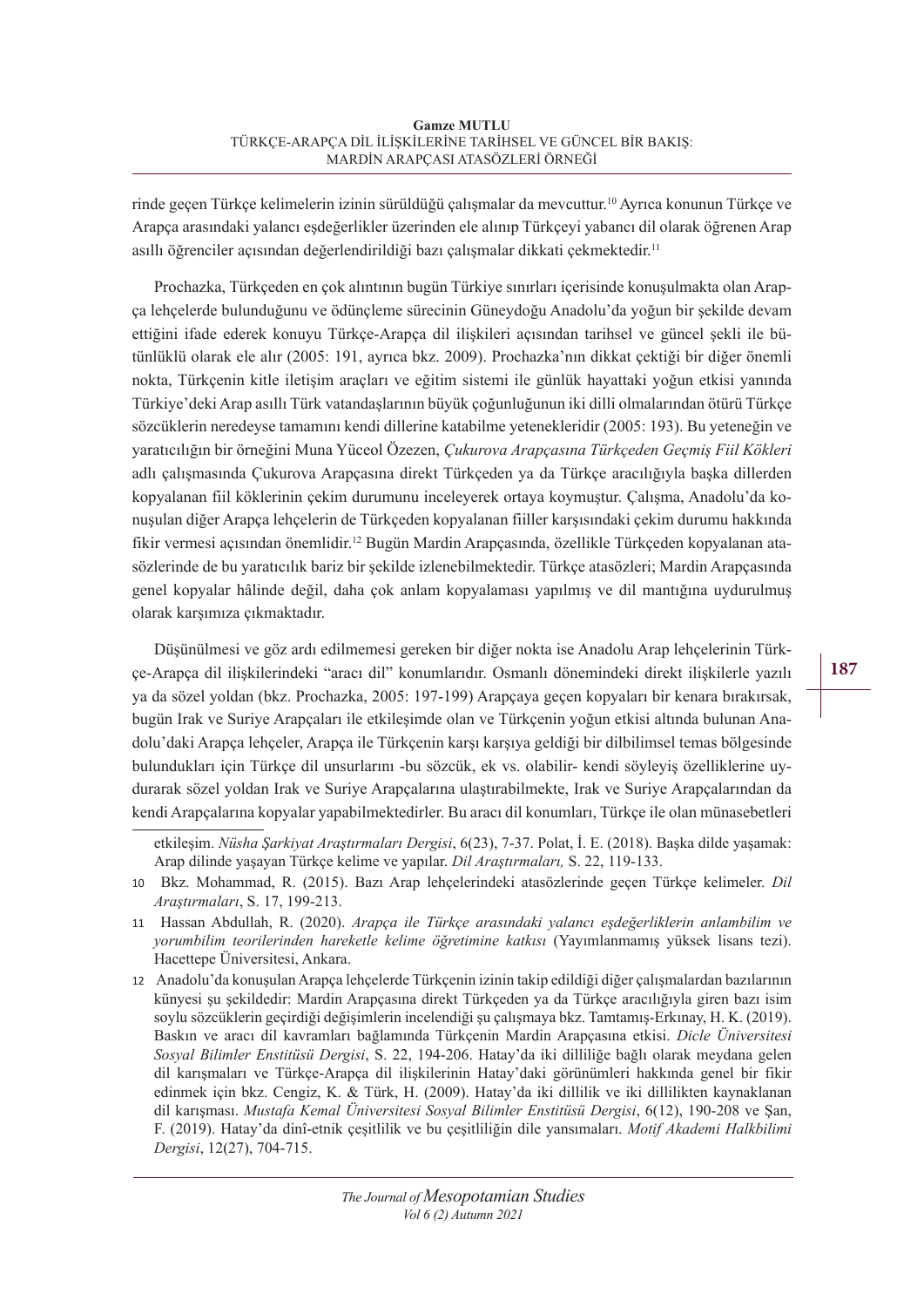açısından daha geniş, Arapça ile sınır bölgesinde olan ilişkilerine istinaden ise daha az ve kapsam olarak Arapça lehçelerin karşılıklı olarak kendi aralarındaki sınırlı ilişkiye dayanmaktadır. Bu açıdan Anadolu'da konuşulan Arapça lehçeler, günümüzde Türkçe ve Arapça arasında "aracı diller" olarak da değerlendirilmelidirler. Böylesi iç içe geçmiş karışık dil ilişkilerinde doğru tespitlerde bulunabilmek ve isabetli çıkarımlara ulaşabilmekse ancak Prochazka'nın yaptığı gibi (2005), iki dile ait tarihsel ve güncel sözlüklerin iyi bir şekilde kullanılıp ses bilgisel, biçim bilgisel, en önemlisi de anlambilimsel gelişmelerin ve tarihsel ilişkilerin hesaba katılmasıyla mümkün olabilecektir.

Türkoloji sahasında Arapçadan Türkçeye geçen kopyalar ve bunların Türkçeleşme süreçleri üzerinde ses bilgisi, biçim bilgisi, anlam bilgisi gibi dilin çeşitli yönlerini ilgilendiren konularda sayısız art zamanlı ve eş zamanlı çalışmalar yapılmıştır.13 Ancak henüz çalışılmayı bekleyen bir o kadar daha çok konu vardır. Türkiye'de Türkçe-Arapça dil ilişkileri konusuna en çok mesai sarf eden Zeki Kaymaz tarafından yapılmış çalışmalar vardır.14

# **2. Arapçanın Bir Lehçesi Olarak Mardin Arapçası**

Hami-Sami (Afro-Asiatic) dil ailesinin Güney-batı Sami koluna mensup olan ve bugün üç kıtada 400 milyonu aşkın (Acat, 2018: 33) konuşuru bulunan Arapça, İslâmiyet'le birlikte Arabistan Yarımadası dışına yayılmaya başlamıştır. İslâmiyet'ten önce çeşitli kabile lehçeleri temelinde gelişen klâsik Arapça, İslâmiyet'ten sonra yerini Kur'an Arapçasına bırakmıştır. Böylece İslâmiyet'ten önceki bazı kabile lehçeleri İslâm fetihleri ile beraber Arap Yarımadası dışına yayılarak bugünkü Arapça lehçelere temel sağlamışlardır (Alp, 2011: 91).

Bu lehçelerden birisi de Anadolu topraklarında kendisine yaşam alanı bulan, temas hâlinde olduğu dillerin etkisiyle oldukça enteresan örnekler sunan ve kendine özgü geliştirdiği dilsel özelliklerle ko-

<sup>13</sup> Mertol Tulum, Musa Duman, Hayati Develi, Yavuz Kartallıoğlu, Fikret Turan, Muhittin Eliaçık, Mustafa Kaçalin, Zuhal Kültüral, Gülden Sağol Yüksekkaya, Recep Toparlı, Feryal Korkmaz, Muna Yüceol Özezen, Hüseyin Yıldız, Hilal Oytun Altun, Suat Ünlü, Yaşar Şimşek konunun tarihsel yahut güncel farklı boyutlarını ilgilendiren çalışmaları ile aklımıza ilk gelen isimlerdir. Diğer bilim dallarından ise şu çalışmaları salık vermekle yetinelim: Ermiş, H. (2014). *Arapça'dan Türkçeleşmiş kelimeler sözlüğü* (2. bs.). İstanbul: Ensar Neşriyat. İşler, E. (1997). *Türkçede anlam kaymasına uğrayan Arapça kelime ve kelime grupları*. İstanbul: Türk Dünyası Araştırmaları Vakfı. Küçüktiryaki, M. (2017). *Türkçedeki Arapça kökenli tenvinli kelimelerin anlam mukayesesi* (Yayımlanmamış yüksek lisans tezi). İzmir Kâtip Çelebi Üniversitesi, İzmir.

<sup>14</sup> Bkz. Kaymaz, Z. (2007). Arapçaya giren Türkçe kelimelerin Arapça kurallarla çokluk şekilleri üzerine. *Turkish Studies*. Kaymaz, Z. (2011). Türkçenin Arapçaya etkileri üzerine bazı tespitler. *Turkish Studies*. Kaymaz, Z. (2016). Suriye Arapçasında yaşayan Türkçe. *Türk Kültürü.* Kaymaz, Z. (2018). Türkçenin başka dillerle olan ilişkisi: Türkçenin Arapçaya verdikleri. *Yeni Türkiye.* Kaymaz, Z. (2016). Cezayir Arapçasındaki Türkçe kelimeler hakkında yapılan çalışmalar üzerine bir değerlendirme ve bu kelimelere bazı eklemeler. *Uluslararası Fethinin 500. Yılında Cezayir, Barbaros Hayrettin Paşa ve Osmanlı Denizciliği Sempozyumu*. Kaymaz, Z. (2019). Sudan Arapçasındaki Türkçe söz varlığı üzerine. İ. Çetin & B. Gül (Ed.), *Umay Ana'dan Umay Hoca'ya Prof. Dr. Umay Günay Türkeş'e Armağan* içinde. Ankara: Türk Kültürünü Araştırma Enstitüsü Yayınları. Kaymaz, Z. (2013). Arapçadan Türkçeye geçen bazı edatların anlam ve kullanılış özellikleri. *VIII. Milletlerarası Türkoloji Kongresi*. Kaymaz, Z. (2016). Kuveyt Arapçasındaki Türkçe unsurlar üzerine. *XI. Uluslararası Büyük Türk Dili Kurultayı*. Kaymaz, Z. (2017). Yemen Arapçasındaki Türkçe kelimeler. *XII. Uluslararası Büyük Türk Dili Kurultayı*.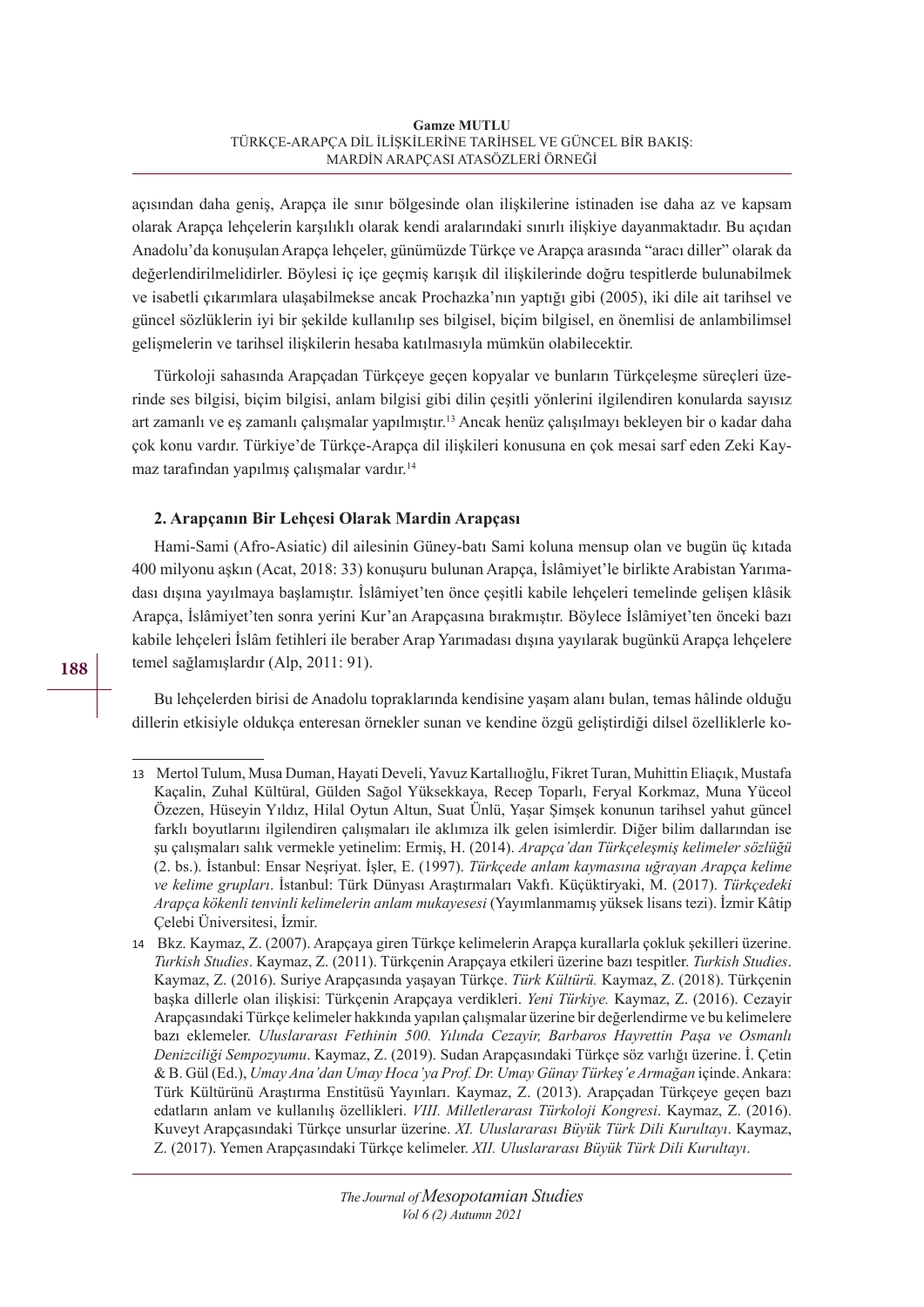nuşulmaya devam edilen Mardin Arapçasıdır. Miladî 5. yüzyılda Bekr, Tağlib, Rabîa, Şeyban gibi birçok Arap kabilesinin Besus Savaşı'ndan sonra hicret ettiği (Abdülhadioğlu, 2019a: 4) el-Cezîre (Yukarı Mezopotamya) bölgesini İslâm tarih ve coğrafyacıları, bu kabilelerin dağıldığı yerleşim yerlerine göre Diyâr-ı Bekr, Diyâr-ı Rabî'a ve Diyâr-ı Mudâr olmak üzere üç kısma ayırmışlardır (Acat, 2017: 246). Farklı bölgelere dağılan bu kabilelerden her birisinin dilde meydana getirdiği etkiler tabii ki birbirinden farklı olmuştur. Bu yüzden Musul'dan Siirt'e, oradan Mardin'e yakın sınırlara kadar uzanan hat boyunca konuşulan lehçelere *el-Mûsuliyye, el-Muhallemiyye, el-İs'irdiyye, el-Âzihiyye* ve *el-Mârdîniyye*  şeklinde adlar verilmiştir (Abdülhadioğlu, 2019a: 4).

Bölgede konuşulan lehçeler, bazen Fasih Arapçaya Şam lehçesinden daha yakın görülmüş, bazen de bu lehçenin Musul lehçesi ile yakın olduğunu ve her ikisinin Fasih Arapçaya en yakın lehçelerden olduğunu söyleyenler olmuştur (Abdülhadioğlu, 2019a: 4). Ünlü dilbilimci ve oryantalist Gotthelf Bergstrasser ise Mardin Arapçasını Musul ve Bağdat lehçeleri ile birlikte el-Cezîre ve Irak lehçelerinden saymıştır (Bergstrasser, 2006: 112). Güneydoğu Anadolu ve Kuzey Irak'ın dilsel manzarasını ilk tanımlayan Avrupalı bilim adamı Albert Socin (1844-1899) de *Der arabische Dialekt von Mosul und Mardin* adlı çalışmasında Musul ve Mardin lehçelerinin aynı olduğunu ifade etmiş, ancak Otto Jastrow tarafından haklı sebeplerle eleştirilmiştir (Bkz. 2015: 184).15

Jastrow, Türkiye'de konuşulan Arapça lehçeleri sistemli bir şekilde tasnif ederek bunları dil özelliklerine göre "Suriye yerleşik Arapçası" (Hatay, Mersin, Adana), "Suriye Bedevi Arapçası" (Urfa) ve "Mezopotamya Arapçası" (qǝltu lehçeleri) olarak üç sınıfa ayırmıştır. Konumuzu ilgilendiren Mezopotamya Arapçasını (qǝltu lehçelerini) ise kendi aralarında "Mardin grubu", "Siirt grubu", "Diyarbakır grubu" ve "Kozluk-Sason-Muş grubu" olmak üzere dörde ayırmıştır (2006a: 154-155). Suriye yerleşik Arapçası ve Suriye Bedevi Arapçasından farklı olarak Mezopotamya grubunda hem yerleşik kültür lehçelerinin hem de Bedevî kültür lehçelerinin bir arada görüldüğünü ifade ederek bu lehçelerin büyük Mezopotamya lehçe bölgesinin bir parçası, yani Irak Arap lehçelerinin bir uzantısı olarak düşünülebileceklerini söylemiştir (p. 157). Jastrow'un Türkiye'deki Arapça lehçeleri incelemeye yönelmesinde ve tasnifini şekillendirmesinde Haim Blanc'ın *Communal Dialects in Baghdad*16 adlı çalışmasındaki tespitleri etkili olmuştur. Blanc, bu çalışmasını 1950'ye kadar Bağdat'ta yaşamış olan en önemli üç dinsel topluluk (Müslümanlar, Yahudiler ve Hristiyanlar) üzerine temellendirmiş ve üç topluluğun aynı şehirde yaşamalarına rağmen aralarında köklü lehçe farklılıkları olduğuna dikkat çekerek klâsik Arapçadaki "qultu", yani "dedim" çekimine göre Yahudilerle Hristiyanların lehçelerini "qǝltu", Müslümanlarınkini ise "gilit" lehçesi olarak adlandırmıştır (p. 157). Blanc, buna göre eski Arapçaya özgü olan bu /q/ sesini koruyan Yahudi ve Hristiyan Bağdatlıların Arapçasını yerleşik tipli, /g/ sesine dönüştüren Müslüman Bağdatlıların Arapçasını ise Bedevî tipli olarak nitelendirmiştir. Blanc'ın tarihsel ve lehçe bilimsel bulguları, Yahudi ve Hristiyan lehçelerinin Abbasi halifesi zamanındaki yerleşik nüfus tarafından konuşulan eski Mezopotamya Arapçası tipini sürdürdüklerini göstermiştir. Müslüman

<sup>15</sup> Mardin ve Irak Arapçası arasındaki ses bilgisel ve biçim bilgisel farklar için bkz. Jastrow, 2015, pp. 184-186. Irak Arapçası için ayrıca bkz. Jastrow, O. (2006). Iraq. *Encyclopedia of Arabic Language and Linguistics* içinde (pp. 414-424). Leiden: Brill.

<sup>16</sup> Blanc, H. (1964). *Communal dialects in Baghdad*. Harvard Middle Eastern Monographs X. Cambridge, Massachusetts: Harvard University Press.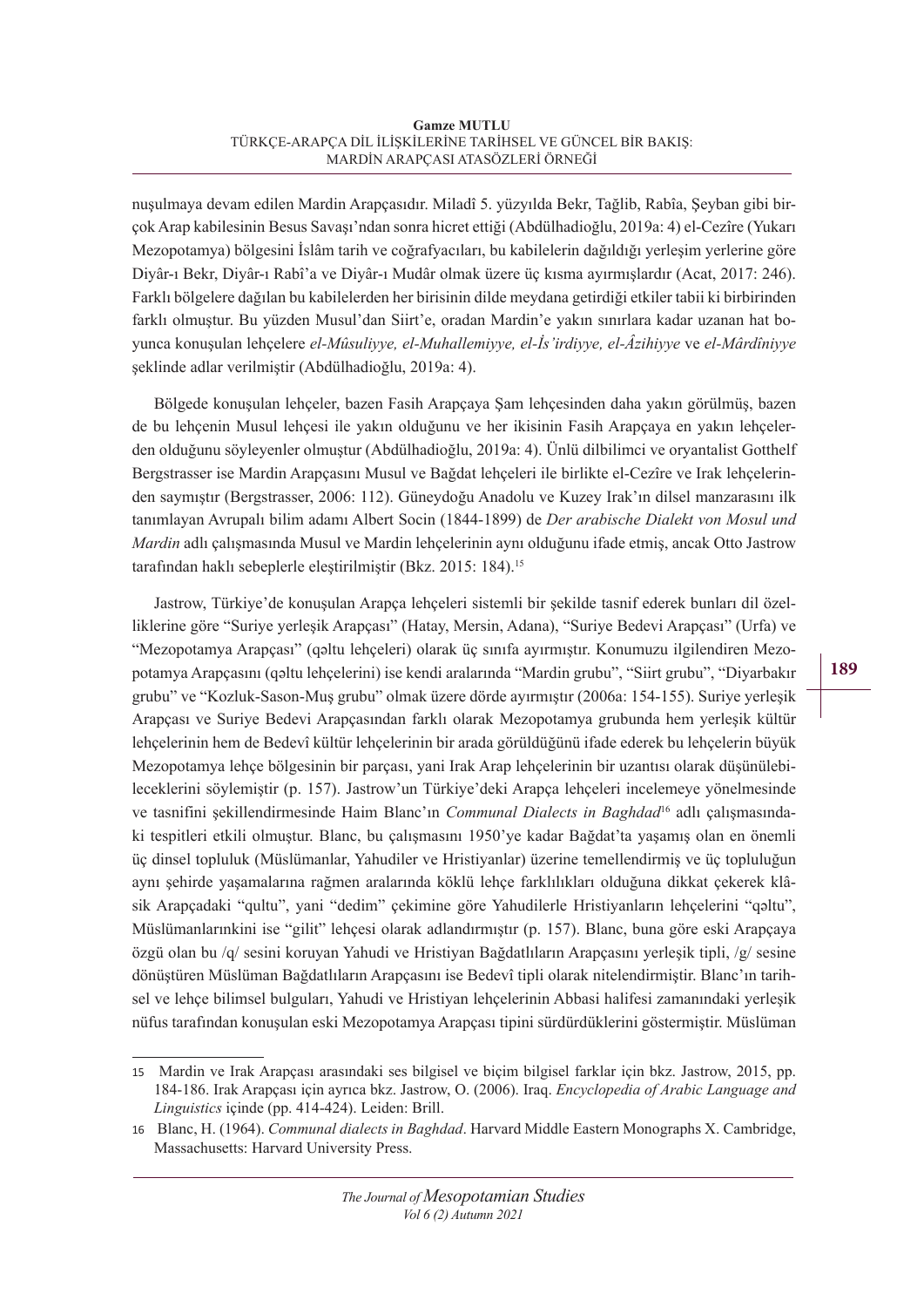Bağdatlılarsa Bedevîlerin ülkeyi kademeli olarak işgal ettikleri daha geç bir tarihte, yani Osmanlı İmparatorluğu zamanında şehre girmişlerdir. Blanc, dilsel sınırların siyasal sınırlarda durmadığına işaret ederek daha eski bir dilbilimsel katman olan "qǝltu" lehçelerinin bugün Türkiye'de Mardin ve Siirt'te konuşulmaya devam edildiğini söylemek istemiştir (pp. 157-158). Kısacası Türkiye'de konuşulan diğer bütün Arapça lehçelerin aksine "Anadolu qǝltu lehçeleri" olarak da adlandırılan lehçeler, öncelikli olarak Mezopotamya Arapçası ile bağlantılı, fakat bir yandan da Mezopotamya-Doğu Akdeniz kıyı lehçe dairesinde bir geçiş noktası oluşturmaktadırlar (Jastrow, 2015: 178).

Mardin Arapçası bugün diğer Arap lehçelerinde olmayan birçok arkaik unsuru bünyesinde barındırmakla Fasih Arapçaya yakın durmakta ve aynı kavram alanına giren, ancak aralarında ince ayrımlar bulunan birçok kelimeyi bünyesinde yaşatmaktadır.17 Jastrow da Türkiye'de konuşulan tüm Mezopotamya (qǝltu) lehçelerini en arkaik (2006a: 160), içlerinde Mardin Arapçasını ise Türkiye'deki "qǝltu" lehçelerinin en klâsik (pp. 158-159) ve en muhafazakârı (2015: 179) olarak tanımlamakta; karşılaştırmalı çalışmalar yapmak, diğer lehçelerde görülen gelişmeleri açıklayabilmek ve karakteristik özelliklerini izleyebilmek için iyi bir başlangıç noktası olarak görmektedir (2006a: 159; 2015: 179).18

Peki Mardin Arapçasını önemli kılan özellikler nelerdir? Bunun için öncelikle bu gruba verilen ada, yani "qǝltu (dedim)" çekimine bakmak gerekir. Bu kelime, Eski Arapçada "qultu" şeklindedir. Bugün Eski Arapçadaki /i/ ve /u/ sesleri, Mardin Arapçasında neredeyse hep /ɪ/ ile telaffuz edilmektedir (Jastrow, 2006b: 89). Mardin'de Eski Arapçaya özgü yumuşak damak ünsüzü /q/ sesi<sup>19</sup> ve geniş zaman ve belirli geçmiş zaman 1. tekil şahıs çekimindeki /u/ ünlüsü korunurken, bugün /q/ sesi çoğu lehçede ya hemzeli ya da /g/li olarak telaffuz edilmekte, /u/ sesi ise modern lehçelerin neredeyse tamamında kaybolmuş gözükmektedir: Dımaşk Arapçası ʾǝl(ǝ)t,20 Kahire Arapçası ʾult, Müslüman Bağdat, gilit, Mardin Arapçası qǝltu şekillerinde görüldüğü gibi (Jastrow, 2006a: 160-161). Bunun dışında bir diğer özellik, qǝltu lehçeleri arasında Âzex ve Kozluk-Sason-Muş grubunda ıslıklı ünsüzlere, Siirt grubunda diş-dudak ünsüzlerine, Diyarbakır grubunda ise diş ünsüzlerine dönüşen seslerin Mardin grubunda diş arası sesler olarak aslî telaffuzlarını korumalarıdır. Mardin Arapçası için ayırıcı olan bir diğer ses özelliği de Orta Çağ Arap gramercilerinin tanımladığı ve bugün yalnızca qǝltu lehçelerinde yaşayan imale, yani Eski Arapçadaki uzun /ā/ sesinin hece başında veya hece sonunda bulunan uzun ya da kısa bir /i/ ünlüsü ile tetiklenmesi neticesinde uzun ve kapalı bir /ē/ sesine dönüşmesi hadisesidir (Eski Arapça "dakākīn", Mardin Arapçası "dakēkīn";21 Eski Arapça "kilāb", Mardin Arapçası "klēb" gibi (Jastrow, 2006a: 161-162).

<sup>17</sup> Bunlarla ilgili fikir vermesi açısından bkz. Abdülhadioğlu, 2019a, s. 6-10.

<sup>18</sup> Mardin Arapçasını diğer qǝltu lehçelerinden ayıran dilsel özellikler ve Mardin Arapçasının Mezopotamya-Doğu Akdeniz lehçe bölgesindeki konumu hakkında detaylı bilgi için bkz. Jastrow, 2015, pp. 177-189.

<sup>19</sup> Eski Arapçadan tek farkı titreşimsiz olarak sesletilmesidir. Bkz. Jastrow, 2006a, p. 160.

<sup>20</sup> Parantez içerisindeki ses, varla yok arasında sesletilir, düşmeye meyillidir. Bu yüzden bu şekilde gösterilmiştir.

<sup>21</sup> Örnek, Jastrow 2006a'da qǝltu lehçeleri için "dakēkīn" olarak verilmiştir. Ancak Mardin'de "dǝkēkīn" şeklinde ǝ (=ı) sesi ile telaffuz edilir. Bkz. s. 162.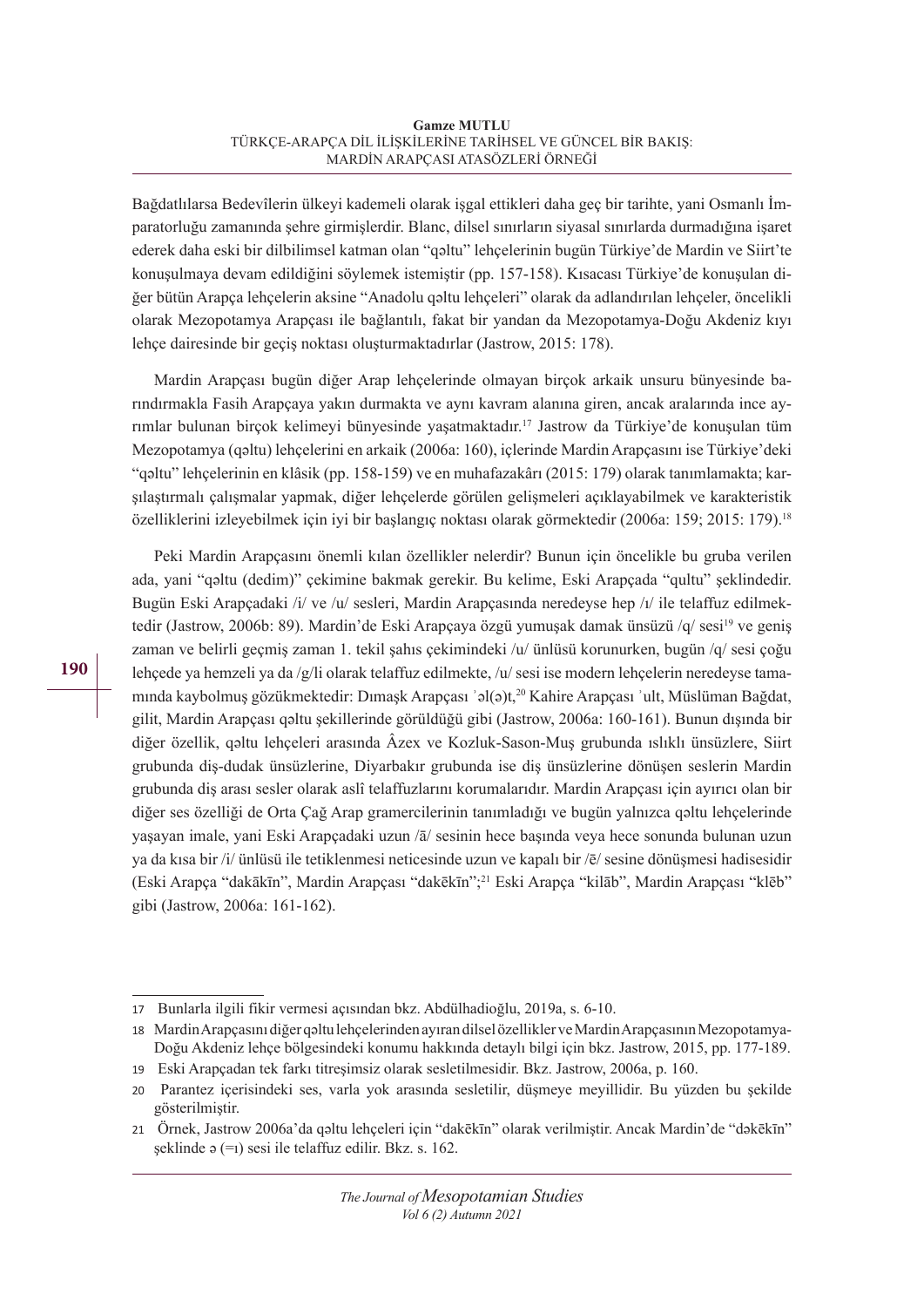# **3. Türkçe Atasözü ve Arapça Mesel**

Atasözleri; toplumların düşünce dünyalarını, hayat felsefelerini, olay ve durumlara bakış açılarını, kısacası toplumun yoğrulduğu kültürü yansıtan en önemli dil malzemeleridir. Aksoy'a göre atasözleri, "Atalarımızın uzun denemelere dayanan yargılarını genel kural, bilgece düşünce ya da öğüt olarak düsturlaştıran ve kalıplaşmış biçimleri bulunan kamuca benimsenmiş özsözlerdir" (1988, C. 1: 37). Aynı zamanda atasözleri, "sosyal ve kültürel düsturlar" (Çobanoğlu, 2004: 2), "kültürel kodların şifreleri", "sosyal ve kültürel bir ferman" (Çobanoğlu, 2004: 7), "tarafsız bir hakem" ve "kolektif akıl" (Çobanoğlu, 2004: 9) olarak da tanımlanmışlardır.

Türk dilinin ilk sözlüğü ve antolojisi olan *Dîvânu Lugâti't-Türk*'te atasözleri, Arapça "mesel", Türkçe "sav" sözcükleri ile, İslâmî dönem Türk edebiyatı ile birlikte ise "mesel (çoğulu emsâl)" ve "darb-ı mesel (çoğulu durûb-i emsâl)" yani; mesel getirmek, duruma uyan yaygın bir söz ya da bir atasözü söylemek şeklinde karşılanmışlardır (Aksoy, 1988, C. 1: 14; Yazıcı, 2003: 25). 19. yüzyıldan sonra ise ağırlığını hissettiren sadeleşme istekleri ve devamında Türk Dil Devrimi ile atasözü, atalarsözü ve atasözleri kavramları yaygınlaşıp yerleşmeye başlamıştır.

Arapçada atasözü için kullanılan mesel ise "benzemek, benzeri olmak" anlamlarındaki "müsûl" kökünden türemiş bir sıfat olup "benzeyen" demektir. Misl ve mesîl de aynı anlamlarda kullanılmaktadır (Durmuş, 2004: 293). Etimolojisi konusunda muhtelif görüşler olsa da adından anlaşılacağı üzere meselin temelini benzerlik ilgisi, yani teşbih oluşturmaktadır. İnci Koçak, Sâmîler ve özellikle Arapların mecaz ve teşbih eğilimlerinden ötürü "karşılaştırma ve örnek (olma)" anlamlarındaki mesel kelimesini kullanmış olabileceklerini söyler (1991: 172). Her meselin ilk önce hakkında söylendiği aslî bir hâli, yani mevridi; sonra da buna benzeyen ve daha sonra ortaya çıkan ikinci bir hâli, yani madribi vardır. Buna istinaden mesel, "madribi mevridine benzeyen yaygın özdeyiş" olarak da tarif edilmiştir (Durmuş, 2004: 293). Arap dilcilerinden Ebû Ubeyd Kâsım b. Sellâm'a (ö. 224/838) göre meseller, "Arapların Cahiliye ve İslâmî dönemlerdeki hikmetleridir" (Yazıcı, 2003: 23). el-Meydânî'den naklen İbrahim en-Nazzâm (ö. 231/845), mesellerde diğer sözlerde bulunmayan ve belagatin son merhalesi sayılan dört unsurun; îcâz-ı lafz (sözün veciz olması), isâbet-i ma'nâ (mana doğruluğu), hüsn-i teşbîh (benzetme güzelliği) ve cevdet-i kinâyenin (kinaye güzelliği) bulunduğunu ifade etmiştir (Yazıcı, 2003: 40-41). Bunların dışında mesellerde istiare, seci, tıbak, cinas, mukabele, izdivaç gibi yazınsal sanatlar da kullanılabilir (Bkz. Durmuş, 2004: 296; Yazıcı, 2003: 40-42).<sup>22</sup>

Atasözleri her ne kadar yazılı olarak kayıt altına alınmış olsalar da sözlü kültür ortamı içerisindeki çeşitli formları ve konuşma durumlarındaki kullanımları ile daha bir önemlidirler (Çobanoğlu, 2004, 8). Dilbilimde 1960'lardan sonra oldukça önem kazanan bağlam (context)23 konusu, atasözleri gibi mecazlarla dolu ve tevile açık sözlü kültür ürünleri için bir kat daha önemlidir. Özkul Çobanoğlu'nun ifade ettiği gibi "Metnin, icra edildiği sosyo-kültürel bağlamda gerçek anlamını kazanması olgusu

<sup>22</sup> Arapçada mesel olarak kabul edilen ya da edilmeyen kalıp sözler, mesellerin yapılarına göre çeşitleri, öne çıkan şekil ve içerik özellikleri, çıkış (mevrid) yerlerine göre çeşitleri, dilbilimsel ve yazınsal özellikleri, toplanmaya başlamaları (tedvinleri) ve geçirdikleri aşamalar hakkında daha detaylı bilgi için bkz. Durmuş, 2004, s. 293-297. Yazıcı, 2003, s. 23-44.

<sup>23</sup> Bağlam (context), bir göstergenin birlikte bulunduğu öteki göstergelerle oluşturduğu ve anlamını aydınlatan bütüne denir. Bkz. Aksan, 2009a, s. 75.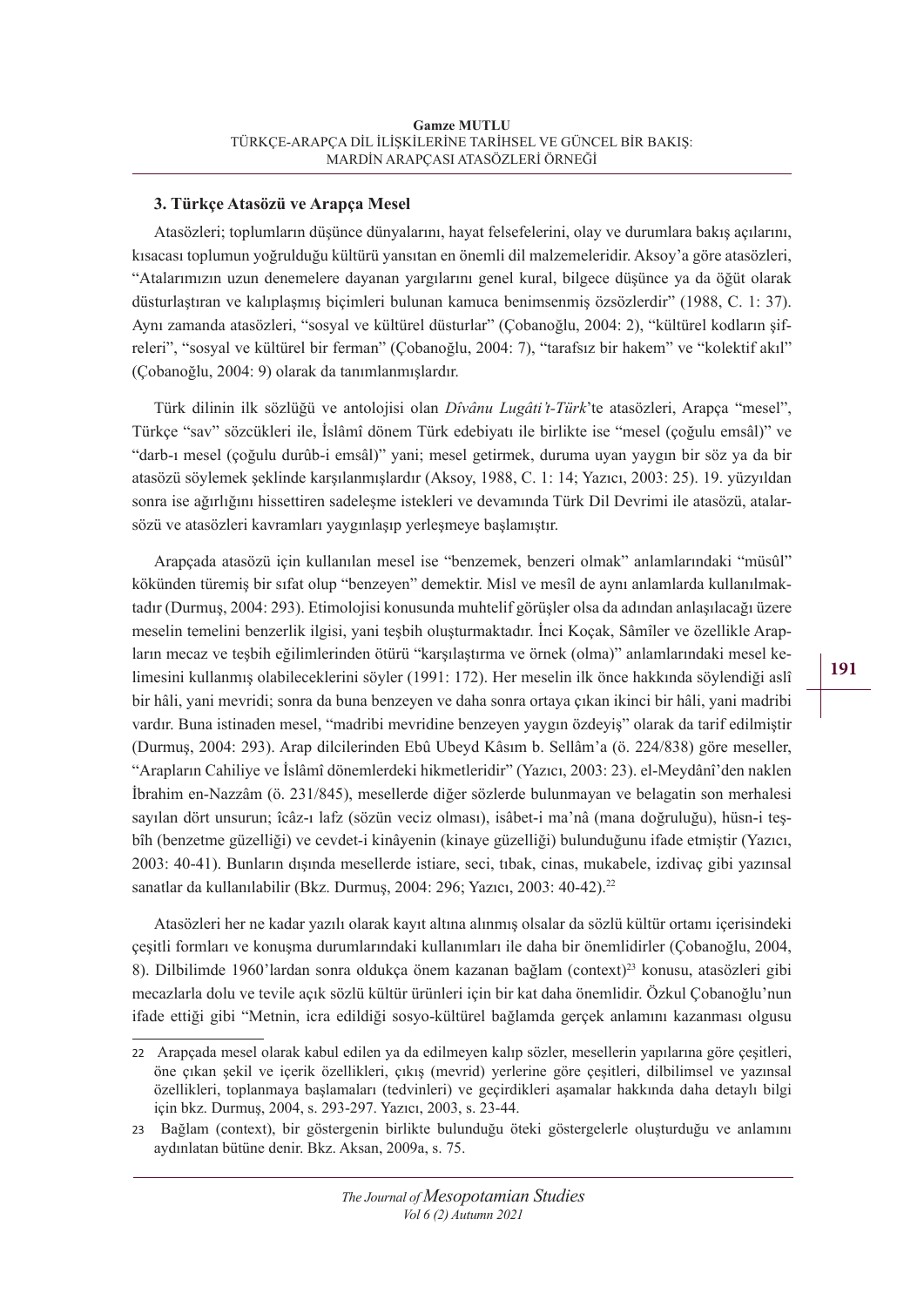herhangi bir sözlü kültür veya edebiyat ürünün gerçek doğasını ve anlamını/larını tespit etmede temel başlangıç noktası olmak durumundadır" (2004: 8). Bugün Mardin Arapçasında sadece sözlü kültürle günümüze ulaşan atasözlerini de kullanıldıkları sosyo-kültürel bağlamlar içerisinde dikkatle değerlendirmek zorundayız. Lauri Honko'nun (1985: 39) dediği gibi:

"Bir folklor metni, bu bir atasözü olsun, tamı tamına aynı metin olarak her şeyiyle aynı olarak yeniden üretilebilir ve kullanılabilir, bu atasözü insanın zihninde iken anlam olarak aktif değildir ve boş veya açık bir haldedir. Ancak insanların bir arada varlığı ve karşılıklı ilişkileri, meydana gelen olaylar, gelecekle ilgili ümitler ve korkular ile olup biten olayla ilgili beklentilerle açıklamalar ve bunlara gösterilen reaksiyonların yarattığı bir kuvvet sahasında anlamlar devamlı olarak doğarlar ve metne yüklenirler" (aktaran Çobanoğlu, 2004: 8).

Yoğun dilbilimsel temasların olduğu Mardin'de yüzyıllardır süren komşuluk ilişkisi ve kültür akrabalığına24 bağlı olarak (Aksan, 2009b, C. 3: 39) ses, biçim ve sözcük kopyaları yanında atasözlerinin de anlamsal olarak çeviri yolu ile kolaylıkla kopyalanabildiği görülmektedir. Kimin kimi etkilediği açık olmayan ve evrensel kültüre mal olmuş birçok atasözü de vardır (Durmuş, 2004: 294). Bunların bir kısmı, doğa ve insanla ilgili ortak gözlemlerin, aynı düşünüş ve değerlendirmelerin ürünü olabileceği gibi bir kısmı da rastlantısal ya da tarihsel ilişkilerin ürünüdür" (Eker, 2010: 199).

Aksan'ın ifade ettiği gibi "Kesin yargıları, basit olayları anlatan tümcelerin bir dilden bir başka dile ya da dillere çevrilmesi, anlamın tıpatıp bir başka dile aktarılması güç değildir. Ancak kalıplaşmış sözlerin, deyimlerin, sanat yapıtlarının, özellikle şiirlerin çevrilmesi güç, kimi zaman da olanaksızdır" (2009b, C. 1: 74). Mardin Arapçasına çeviri yolu ile kopyalanan atasözleri<sup>25</sup> kendilerini hemen ele verirken, Türkçe ile anlamca ortak olmayan ve Mardin Arapçasına özgü olan atasözlerini çevirmek oldukça güç ve anlamsız bir söz yığını meydana getirmektedir. Bu tarz atasözlerinde ise "dillerin ayrı dünya görüşlerini ve değişik kültürleri yansıtmaları, özellikle her dilde anlatım yolunun, gerçeği anlatma biçiminin farklılığı" (Aksan, 2009b, C. 1: 74) çeviri esnasında karşımıza bir sorun olarak çıkmaktadır. Böyle bir durumda bu tarz yapıları başka bir dile aktarmak için en ideali o dilde buna yakın bir deyim bulmak, mümkün değilse de başka sözcüklerle aynı anlamı vermek yahut açıklama veya tanımlama yoluna gitmektir (Aksan, 2009b, C. 1: 76).

Burada ise, Mardin Arapçasında ve standart Türkçede, daha çok da bölge ağızlarında kullanıldıklarını tespit ettiğimiz sınırlı sayıdaki eş dizimli bazı atasözlerinin anlamsal olarak ortak bir paydada birleşmeleri yanında, örtük ve gizli olan taraflarıyla Mardin Arapçasının genlerini oluşturan Fasih Arapçaya ve modern Arap lehçelerine kadar uzandıkları, bir yandan da kendilerine özgü anlamlar geliştirdikleri üzerinde durulacaktır. Bu vesile ile Türkçe-Arapça arasında yazı dili ve yerel ağızlar

<sup>24</sup> Johanson, uzun ve yoğun ilişkiler sonucunda meydana gelen dilsel yakınlaşmaları "symbiosis", yani "ortak yaşamsal" olarak adlandırır. Bkz. Johanson, 1998, p. 325.

<sup>25</sup> 09-14 Mayıs 2018 tarihlerinde Mardin'de düzenlenen *Uluslararası Bilimsel Araştırmalar Kongresi*'nde tarafımızdan Türkçeden birebir çeviri yolu ile kopya edilen atasözleri ve kelime olarak farklı, ancak mana olarak Türkçe ile aynı olan ve aynı mesajı veren atasözleri üzerine *"Türkiye Türkçesi ile Mardin Merkez Arapçasında Aynı Mesajı Veren Atasözleri Üzerine Karşılaştırmalı Bir İnceleme"* adlı bir bildiri sunulmuştu. Ancak konunun görünenden daha önemli, detaylı ve dikkatle değerlendirilmeye muhtaç tarafları olduğu için henüz yayımlanmamıştır.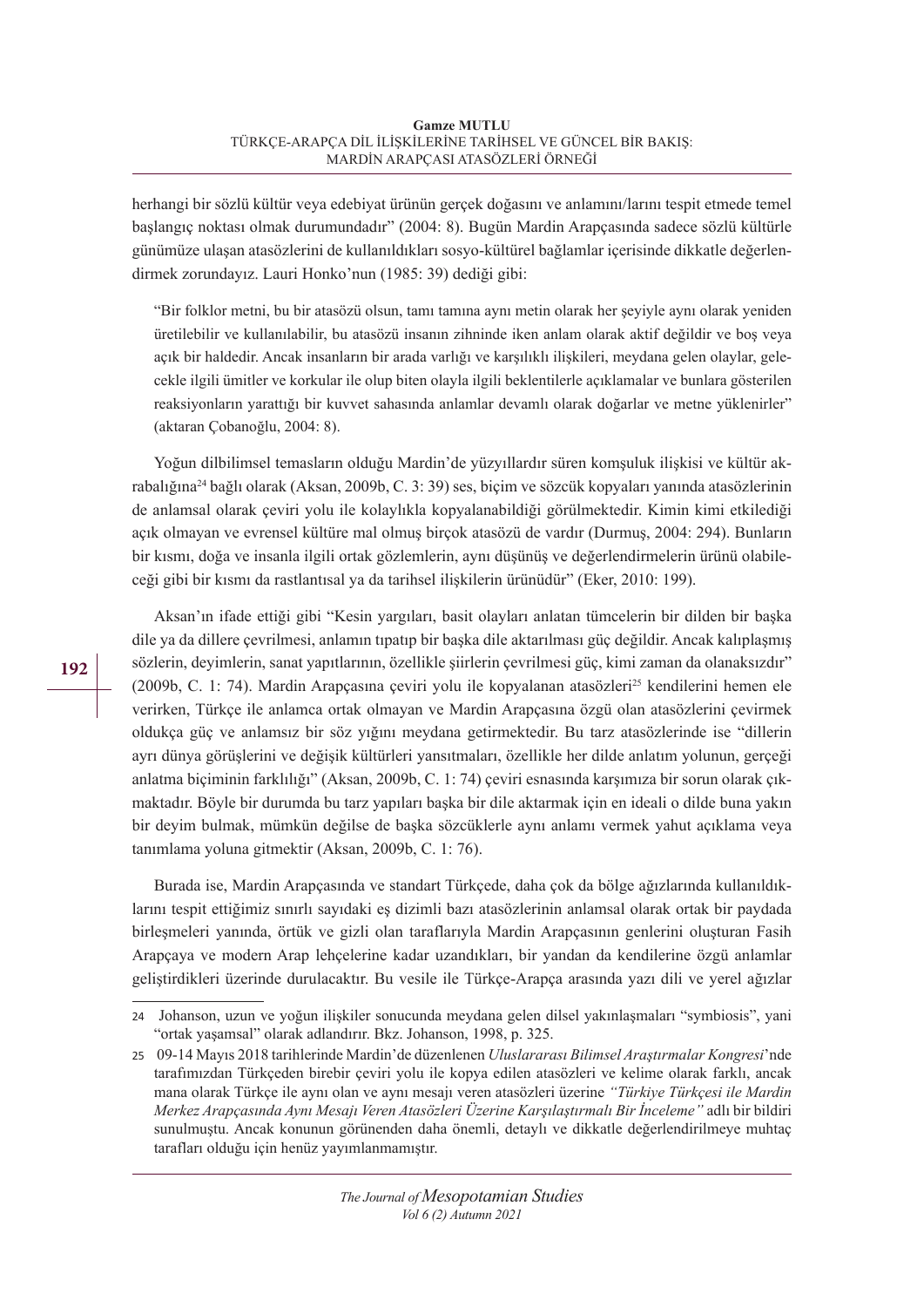üzerinden devam eden ve Mardin Arapçasının Türkçeye etkisi açısından bölge ağızları ile çok sınırlı kapsamda olan, ancak Türkçenin Mardin Arapçasına etkisi açısından daha geniş olan dil ilişkilerine ve yukarıda bahsettiğimiz Mardin Arapçasının "aracı dil" rolünün düşünülmesi gerektiğine dikkat çekilmeye çalışılacaktır. Netice olarak Buran & Çak'ın bahsettiği gibi "Anadolu'da farklı etnik gruplar kimi zaman iç içe yaşamış, özellikle din ve kültür bakımından yakın olanlar arasında kız alışverişleri ve akrabalık bağları oluşmuş; karşılıklı din değiştirmeler ittifaklar, çıkar çatışmaları ya da menfaat ortaklıkları ortaya çıkmış; toplu ilticalar, göçler ve karışıp kaynaşmalar meydana gelmiştir" (2019: 39). Aşağıda Türkçe-Arapça atasözleri ışığında bu kaynaşmaların dile yansıyan yönüne dikkat çekilecektir.

# **Çalışmada Kullanılan Transkripsiyon İşaretleri**

Mardin Arapçasında bulunan seslerin Latin harflerine aktarımında büyük ölçüde Türkiye Diyanet Vakfı İslâm Ansiklopedisi'nde uygulanan transkripsiyon sistemi esas alınmıştır. Mardin Arapçasına özgü olan yahut etkileşimde olduğu dillerden ses kopyaları sonucu dile yerleşen sesleri yansıtabilmek için farklı işaretler kullanılmıştır. Ünlülerde imale sebebiyle uzun sesletilen /e/ sesi için /ē/, /ı/ sesi için /ǝ/, uzun /o/ sesi içinse /ō/ kullanılmıştır. Ünsüzlerde ise çift-dudak /w/ sesinden farklı olarak diş-dudak /v/ sesi için /v/, /ç/ sesi için /č/, /j/ sesi için /ž/, kalın /r/ sesi için /r/, kalın /l/ sesi içinse /l/ kullanılmıştır.26 Arapça lehçebilim çalışmalarında /ق/ sesinin iki farklı sesletiminden daha az baskılı /ق/ için / ḳ/, eski ve vurgulu /ق/ için /q/ tercih edilmiştir. Bir de /ay/ ve /aw/ diftongları, sayılı birkaç örnekte tek sesliye dönüşmek dışında Mardin Arapçası için tipiktirler. Bunlar modern Arap lehçelerinde ya /ē/ ya da /ō/ sesine dönüşerek tekleşmişlerdir.

| Ünlüler                              |                                   | Ünsüzler                      |                          |
|--------------------------------------|-----------------------------------|-------------------------------|--------------------------|
| Uzun                                 | $K$ <sub>1</sub> sa <sup>27</sup> | $\epsilon$ : $\degree$        | d : ض                    |
| a: أ، خا، حيَ                        | $\dot{-}$ : a                     | $\hookrightarrow$ : b         | $\mathbf{h}$ : t         |
| $\frac{1}{\sqrt{2}}$ : $\frac{1}{1}$ |                                   | $\ddot{\circ}$ : ث            | $\pm$ : 2                |
| ü : ځو                               |                                   | $\mathbf{L} : \mathbf{S}$     | $\epsilon$ :             |
|                                      |                                   | $\tilde{g} : \tilde{g}$       | $\dot{\tilde{g}}$ : غ    |
|                                      |                                   | $\zeta$ : h                   | $\mathbf{a}$ : ف         |
|                                      |                                   | $\dot{\tau}$ : $\dot{b}$      | $: \mathbb{k}$           |
|                                      |                                   | $\circ$ : d                   | $\mathbb{E}: \mathbb{k}$ |
|                                      |                                   | $\frac{1}{2}$ : $\frac{1}{2}$ | J:1                      |
|                                      |                                   | J : r                         | m : م                    |
|                                      |                                   | j:z                           | $\dot{\cup}$ : n         |
|                                      |                                   | $\omega$ : $s$                | $\triangle$ : h          |
|                                      |                                   | $\mathring{\omega}$ : š       | W : و                    |
|                                      |                                   | $\omega$ : $\infty$           | y : ي                    |
|                                      |                                   |                               |                          |

<sup>26</sup> Anadolu Arap lehçelerindeki yeni ünsüzler ve bunların ortaya çıkışını tetikleyen sebepler için bkz. Jastrow, O. (2011). Turkish and Kurdish influences in the Arabic dialects of Anatolia. *Türk Dilleri Araştırmaları*, 21(1), 83-94. Ayrıca bkz. Jastrow, 2006b, pp. 88-89.

<sup>27</sup> Anadolu Arap lehçelerinde kısa ünlülerin durumu ve kısa /i/ ve /u/ seslerinin bulunmamasının sebepleri için bkz. Jastrow, 2006b, p. 89.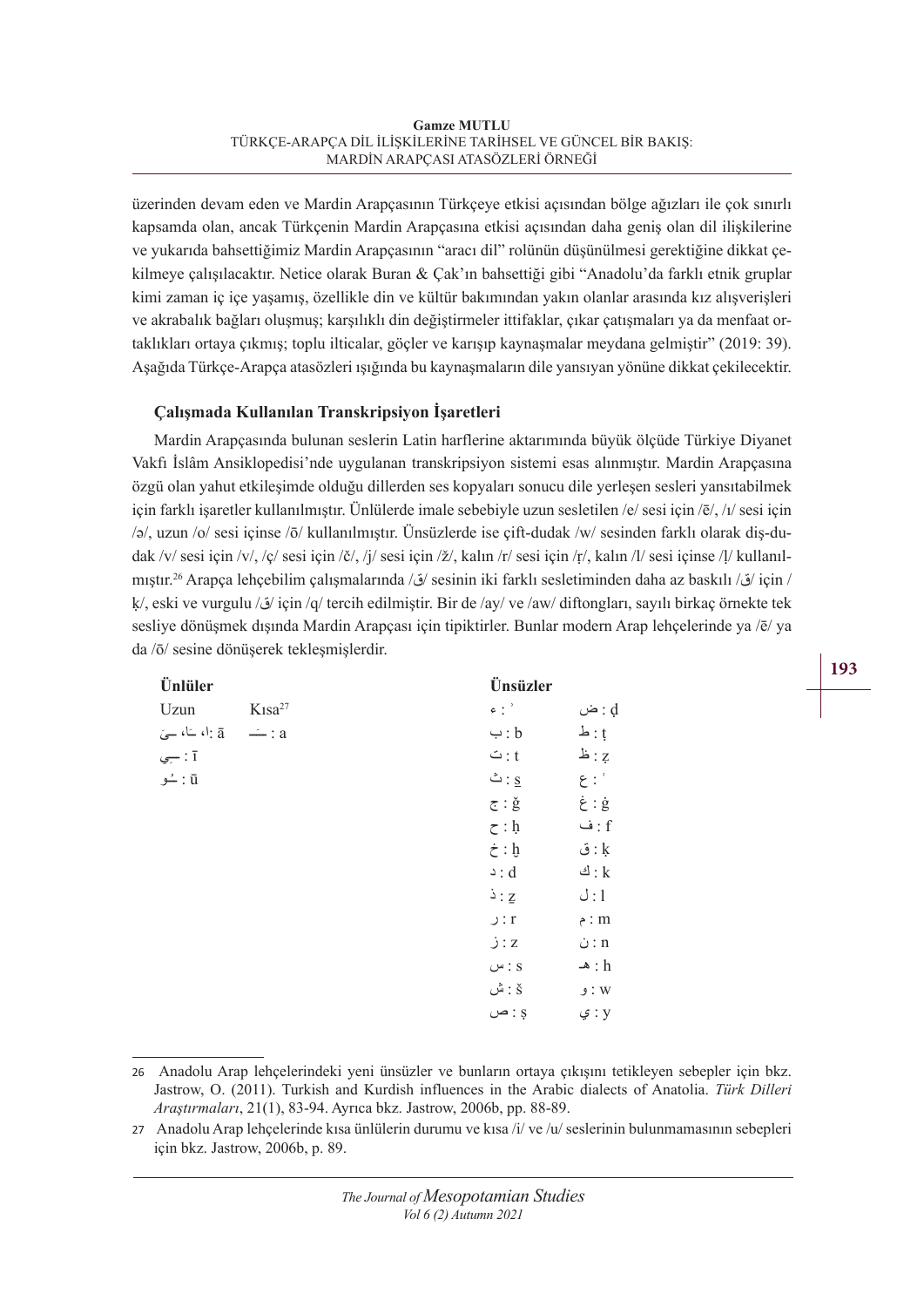# **4. Dil İlişkilerini Atasözleri Üzerinden Okuma Denemesi: Anlambilimsel Bir İnceleme**

# **َ َ ح ْق) 1. 4. َ ْي ْن ِ لها ْع (اِل**

# **Transkripsiyonu: ǝl-ʿayn lǝha ḥaḳḳ.**

Bu atasözü, Mardin Merkez Arapçasında<sup>28</sup> kullanıldığı bağlamlar açısından iki kaynağa dayanmaktadır:

**a. Arapça yolu ile hadis kaynaklı:**<sup>29</sup> Hadislerde (الْعَيْنُ حَقِّ), yani "Nazar (göz değmesi), gerçektir."<sup>30</sup> manasına gelen bu cümle, bugün M.M.A'da (أَلْعَيْنْ لِـهاْ حَقْ) şeklinde nazarın gerçek olduğunu ve kişiye etki edebileceğini ifade etmek için kullanılmaktadır.

Türkçede de nazar ile ilgili atasözleri, bölge ağızlarındaki atasözlerini de kapsayan Nurettin Albayrak'ın *Türkiye Türkçesinde Atasözleri* adlı kitabında mevcuttur. Daha çok standart Türkçedeki atasözlerini kapsayan Ömer Âsım Aksoy'un *Atasözleri Sözlüğü-I* ve Türk Dil Kurumu'nun online *Atasözleri ve Deyimler Sözlüğü*'nde nazarla ilgili atasözlerine tesadüf edilmemiştir. Albayrak'ta nazarla ilgili şu atasözleri kayıtlıdır: "Elin gözü dağları devirir." (Albayrak: 7293, ayrıca bkz. Albayrak: 7294, 7295, 7296, 7047, 8982),<sup>31</sup> "Nazar deveyi kazana, insanı mezara sokar." (Albayrak: 14260), "Nazar insanı mezara, hayvanı kazana götürür (sokar)." (Albayrak: 14261), "Nazar, taş çatlatır." (Albayrak: 14262).

**b. Türkçe yolu ile kopya kaynaklı:** Türkçede kullanılan "Gören gözün hakkı vardır." (Aksoy I: 1291; TDK; Albayrak: 8916) atasözü, M.M.A'na kopyalanarak "yiyecek ve içecek gibi şeyleri gözü ile gören kişinin canı o şeyden çekeceği için kendisine de tattırmak gerekir" şeklinde Türkçe ile aynı anlam ve bağlamlarda kullanılmaktadır.

Sonuç olarak bu atasözü, kullanıldığı bağlamlar açısından değerlendirildiğinde iki farklı anlama tekabül ettiği ortaya çıkmaktadır. İlk anlam, zaten dilin kendi hafızasında mevcuttur. Ancak Türkçeden yapılan "anlam kopyalaması" ile bu kalıp söz, iki farklı anlamı karşılar hâle gelmiştir. Johanson'un kod kopyalama teorisine göre bu tarz kopyalar, "seçilmiş kopyalar" olarak adlandırılır. Seçilmiş kopyalar ise baskın dilin sadece belli yapı özelliklerinin kopya edilmesidir (2014: 33). Bunlar ses, anlam ve cümle düzeylerinde olabilir. Emine Yılmaz, Johanson'un kitabına yazdığı sunuş yazısında bu konuyu "anlam kopyalaması, ilişki dillerinde eş anlamlı gibi görünen, gerçekte yalancı eşdeğer denilebilecek kelime çiftleri nedeniyle oluşur." diyerek açımlamıştır. Mesela Türkçede temel anlamı ile bir astroloji terimi olan "yıldız" kelimesinin "eğlence dünyası yıldızı" anlamındaki yan anlamı kazan-

<sup>28</sup> Bundan sonra M.M.A. olarak kısaltılacaktır.

<sup>29</sup> Hadis literatüründe Hz. Muhammed'in (S.A.V.) meselleri, "emsâlü'l-hadîs" tabiriyle ifade edilir. Veciz konuşma özelliğine sahip olan Hz. Peygamber'in darbımesel hâlinde yaygınlaşan özlü sözleri mevcuttur. Bkz. Kandemir, M. Y. (2004). Mesel, 2. Bölüm: Hadis. *TDV İslâm Ansiklopedisi* (C. 29, s. 297-299). Ankara: Türkiye Diyanet Vakfı. Bu yüzden Arap dilinde çıkış yerlerine göre hadis kaynaklı olan meseller de söz konusudur. Bkz. Öz, F. (2015). *Arap emsâlinin oluşumunda âyet ve hadislerin etkisi (el-Meydânî'nin Mecma'u'l-Emsâl'i örneği)* (Yayımlanmamış yüksek lisans tezi). Necmettin Erbakan Üniversitesi, Konya.

<sup>30</sup> Müslim, Selâm, 41; Ebû Dâvûd, Tıb, 15; Müslim, Selâm, 42; Buhârî, Tıb, 36; İbn Mâce, Tıb, 32. Bkz. (Özafşar ve diğerleri, 2013, C. 1, s. 665, 667, 670-672, 688).

<sup>31</sup> Parantez içerisinde verilen rakamlar, atasözlerinin ilgili kitaptaki atasözü numaralarına işaret eder.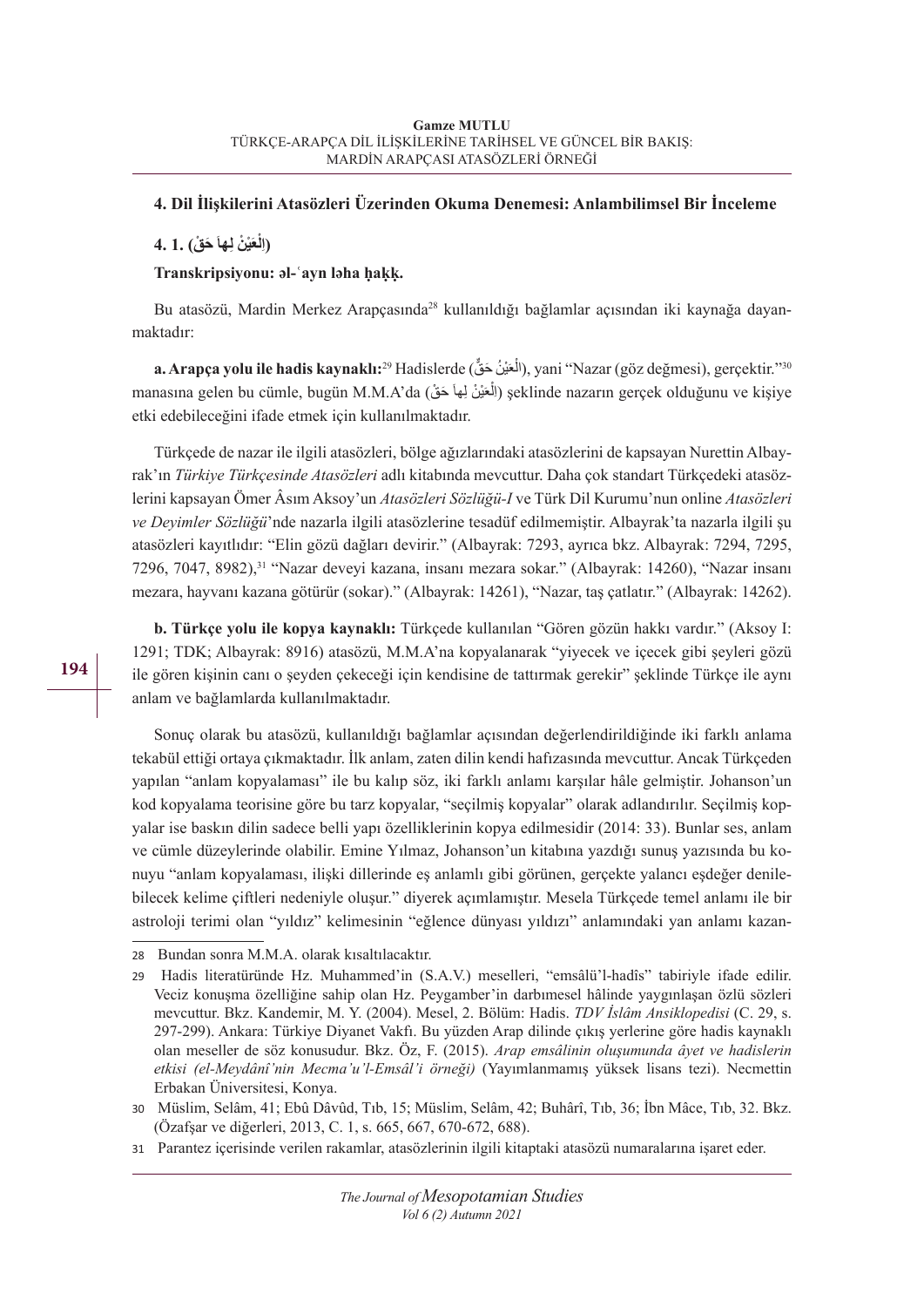ması, İngilizce "star" kelimesindeki anlamın kopyalanması ile meydana gelmiştir (2014: 12). Burada Johanson'un kullandığı "aşırı ayrımlaşma" ve "yetersiz ayrımlaşma" terimlerine de değinmek gerekir. Mesela Türkçede kullanılan "al-" fiili, Almancada "nehmen", "bekommen", "kaufen", "leihen" vs. gibi değişik fillere karşılıktır. Bu yüzden Almanya'da yaşayan Türkler, al- fiilini kullanırken Almancanın etkisiyle başına satın al-, ödünç al- gibi isimler eklerler (2014: 34). Bu ise Almanca açısından "aşırı ayrımlaşma", Türkçe açısındansa "yetersiz ayrımlaşma"dır. Atasözünün kullanımında izlenen bu durum da Mardin Arapçası açısından "aşırı ayrımlaşma", Türkçe açısındansa "yetersiz ayrımlaşma"dır.

#### (اِلْأَقْرَعْ أَيْنْ لَتِصْرِبِوُ مِنْ هُوْنَكْ يِطْلَعْ دَمُّه) .2 .4 **ْ**

(مِنْ أَيْنْ لَتِصْرِبْ اِلْأَقْرَعْ مِنْ هُوْنَكْ يِطْلَعْ دَمُّه) **ْ**

# **Transkripsiyonu: ǝl-aḳṛaʿ ayn la-tǝḍṛıb-ū mǝn-hownak yǝṭḷaʿ damm-ū.<sup>32</sup>**

# **Transkripsiyonu: Mǝn-ayn la-tǝḍṛǝb ǝl-aḳṛaʿ mǝn-hownak yǝṭḷaʿ damm-ū.<sup>33</sup>**

"Kelin başına neresinden vurursan vur oradan kanı çıkar." şeklinde çevirebileceğimiz bu atasözü, M.M.A'nda iki farklı anlamda kullanılmaktadır. Bunlar şu şekildedir:

# **a. Kusurlu, savunmasız, güçsüz, zayıf ve mağdur kimseler için:**

Herhangi bir yönden bir yetersizliği, eksikliği, açığı yahut kusuru olan kişi; yetersizliğinden, eksikliğinden, açığından veya kusurundan her zaman, herhangi bir yönden çok kolay bir şekilde zarar görebilir, olumsuz bir şekilde etkilenebilir. Buradaki anlamı ile çok genel bağlamlarda kullanılmaktadır.

# **b. Elden çıkacağı kesin olan maddî kayıplar için:**

Herhangi bir gider karşısında ne kadar önlem alınırsa alınsın ne kadar kısıtlamalara gidilirse gidilsin gerçekleşecek bir maddî kayıp söz konusu ise maddî kayıp karşısında açık verecek olan kişi bundan kaçışın mümkün olmadığını ifade etmek için bu atasözünü kullanır. Bu kişi de genellikle evin ihtiyaçlarını temin etmekle mükellef olan aile reisidir. Buradaki zarar, özel olarak yaşanacak maddî kayıp dolayısı ile meydana gelmekte ve kişi mağdur olmaktadır. Bu kullanımla Türkçedeki "Akacak kan damarda durmaz." (TDK; Aksoy I: 149; Albayrak: 788), "Olacakla öleceğe çare bulunmaz." (TDK; Aksoy I: 2073) "Olacakla öleceğe çare yoktur." (Albayrak: 14645, ayrıca bkz. Albayrak: 14644, 14641), "Korkunun ecele faydası yoktur." (TDK; Albayrak: 12961, Aksoy I: 1860) atasözlerine yakın bir anlam ifade eder.

el-Meydânî'nin *Mecmau'l-Emsâl*'inde (مِنْ أينَ تَرْمِي الأقْرَعَ تَشُجُّهُ) (el-Meydânî, 2002, C. 3: 325) şeklinde kayıtlı olan ve Türkçeye "Kelin başına neresinden vurursan vur, onu yaralarsın." olarak aktarabileceğimiz bu atasözü için (بُضرب لمن عَرَّضَ أغراضَه للعائب فلا يستتر من ذلك بشئ) (el-Meydânî, 2002, C. 3: 325) açıklaması verilmiştir. Yani ayıp, kusur ve sırları konusunda karşısındakine malzeme vermiş olan

<sup>32</sup> Cümle, yani dizim mantığı dikkat edilirse Türkçeye yakınlaşmıştır. Mardin Arapçasında genellikle bu formda kullanılır. Mardin Arapçasının cümle mantığı açısından da Türkçe-Arapça karşılaştırmalı çalışmalara konu edilmesi elzemdir.

<sup>33</sup> Fasih Arapçada ve modern Arap lehçelerinde dizimi bu şekildedir. Mardin Arapçasında bu formu nadir kullanılır.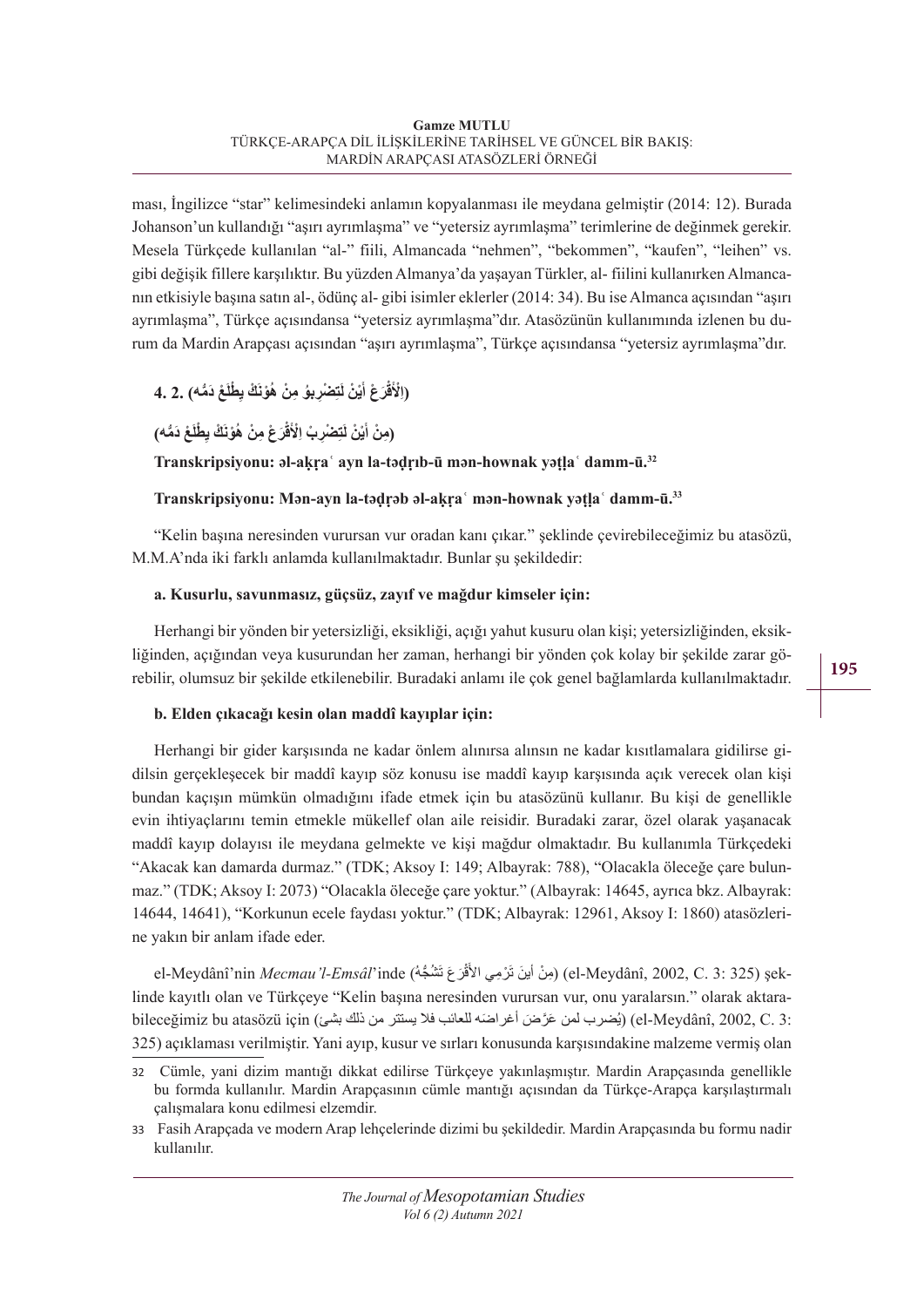bir kimse artık ayıplanmaktan ve bunların yüzüne vurulmasından hiçbir şekilde kurtulamaz.<sup>34</sup> Türkçede birbirlerini tam olarak karşılamasalar da yakın anlamda "Güvenme (inanma) dostuna, saman doldurur postuna." (TDK; Aksoy I: 1327, ayrıca bkz. Aksoy I: 1529; Albayrak: 9171), "İnanma dostuna, saman kor postuna." (Albayrak: 10621) atasözleri örnek verilebilir.

Google arama motorunda bu atasözünü arattığımızda Kuveyt'te (دين ما تطق الأقرع يسيل دمه), Irak'ta اي من اي مكان تمسك) ve şeklinde) منين ما تمسك لقع يجغي دمو) lehçesinde Musul ,)منين متضرب األكرع يسيل دمه) وينما ضربت الأقرع بينزل) seklinde ve (منين ما ضربت الأقرع سايل دمه) seklinde, Filistin'de (رأس الأقرع يسيل دمه de, Cezavir'de (وين اضرب الاقرع يسيل دمه) seklinde ve (من اين ما ضربت الأقرع يسيل دمه) de, Cezavir'de şeklin) (من أين ضربت الأقر ع بيجري دمه) seklinde ve (منين ما ضربت الأقر ع بيسيل دمه) seklinde, Lübnan'da (دمه olduğunu görmekteyiz («2012 ,» كويتية أمثال(. Ürdün'de de bir haber sayfasındaki gazete makalesinde sözü olarak Mağrip'te (منين ما ضربت الأقرع سايل دمه), Filistin'de (فين ما ضربتي القرع يسيل دمو), Irak'ta (منين ما ضربت ata 32. sitesinde forum Bir .geçmektedir şeklinde) وين ما ضربت االقرع سال دمه( )»دولة الرئيس: وين«, 2010) دمه يسيل بالمثلثة الكاف األكرع متضرب (şekilleri verilmiş ve (االنفعال لسريع يضرب : المعنى (denilerek bir şeylerden çok kolay etkilenen, gücenen, kırılan kişiler için söylendiği kaydedilmiştir (2011 ,العتيق(. Yine aynı المعنى : يضرب للضعيف) ve verilmiş şekli) وين ما ضربت األقرع بسيل دمه) de'Ürdün olarak atasözü 183. sitede المشكالت أتفه تؤذيه الذي (denilerek en küçük sorunlardan bile zarar gören zayıf kimseler için kullanıldığı .(العتيق, 2011) kaydedilmiştir

Ahmet Abdülhadioğlu'nun da *Sözlü Kültür Bağlamında Mardin Arapça Atasözleri* adlı kitabında Mardin'de kullanımını tespit ettiği bu atasözü, 271 numaralı atasözü olarak "İçinden çıkılması güç durumlar için söylenir." (2019b: 114) şeklinde açıklanmış ve Mağrip Arapçasında kullanılan (مُنَايَنْ مَا ضْرَبْتْ الأَقْرَعْ سَالْ دَمُّه (Dâdûn, 2000: 328) șekli verilmiștir. **ٔ** 

Türkçede de kullanılan bu atasözü, Albayrak'ın *Türkiye Türkçesinde Atasözleri* adlı kitabında "Kelin kafasının neresine vurursan oradan kan akar." (Albayrak: 12165) şeklinde tespit edilmiş, anlamı ise "Güçsüz bir insan her çeşit kötülükten etkilenir." şeklinde verilmiştir (Albayrak, 2009: 621). Türkiye Türkçesi ağızlarından derlenen, hangi bölgeden toplandıklarını ve hangi bölgede kullanıldıklarını takip edebildiğimiz Ömer Âsım Aksoy başkanlığında hazırlanan *Bölge Ağızlarında Atasözleri ve Deyimler I-II* adlı oldukça önemli kaynak kitapta ise bu atasözü mevcut değildir. Yine daha çok ağızlarda -özellikle Güneydoğu ağızlarında- kullanıldığını düşündüğümüz bu atasözü, bölge ağızlarını ilgilendirdiği için Ömer Âsım Aksoy'un *Atasözleri Sözlüğü-I* ve Türk Dil Kurumu'nun online *Atasözleri ve Deyimler Sözlüğü*'nde mevcut değildir.

el-Meydânî'de kel, kendi iradesi ile noksan, ayıp, kusur ve sırları hakkında karşısındakine koz verdiği için ayıplanıp kınanan -zarar gören de diyebiliriz- bir kimse olarak karşımıza çıkıyorken, bugün Mardin Arapçasında ve Türkiye Türkçesinde kel; kendi kelliğinden ötürü savunmasız, dolayısı ile başına gelecek dış tehlikeler karşısında da güçsüz, zayıf ve her zaman mağdur olup zarar görmeye meyilli bir kimse olarak karşımıza çıkmaktadır. Modern Arap lehçelerinde<sup>35</sup> de yaptığımız taramadan anladığımız kadarı ile kel, kendi iradesi ile sırları hakkında açık verdiği için değil, yine kelliğinin

<sup>34</sup> Atasözünü anlamlandırma konusunda değerli fikirlerini benimle paylaşan Prof. Dr. Ali Bulut'a ve Prof. Dr. Ahmet Ağırakça'ya sonsuz şükranlarımı sunarım.

<sup>35</sup> Bundan sonra M.A.L. şeklinde kısaltılacaktır.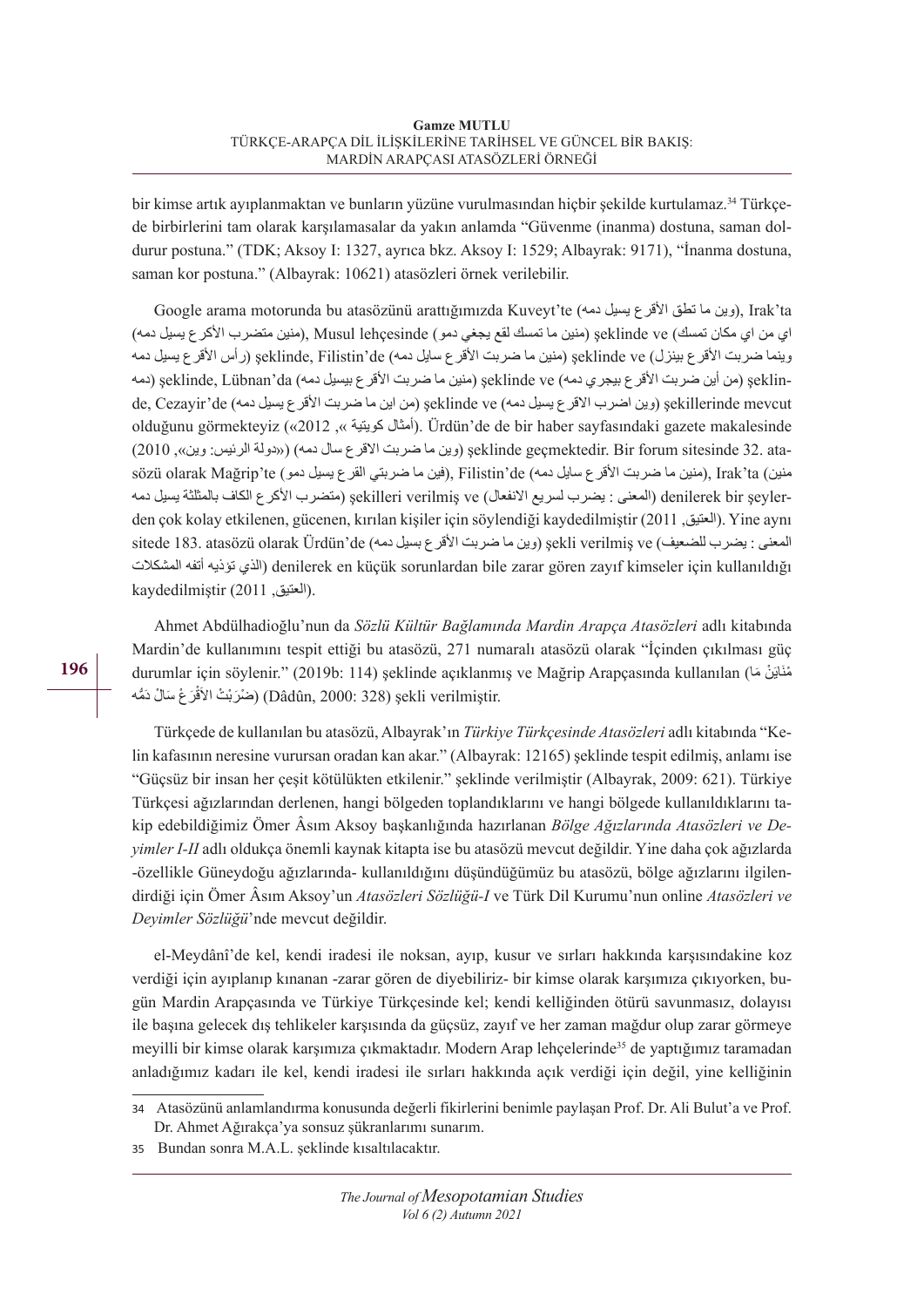getirdiği savunmasızlık ve zafiyet yüzünden savunmasız=güçsüz=zayıf olarak algılanmakta ve dış etkilerden gelecek zararlara karşı açık ve oldukça hassas görünmektedir. Bu atasözünün kullanıldığı bağlamlara baktığımızda el-Meydânî'deki fasih şeklinden M.A.L. için bulduğumuz bu kısıtlı açıklamalara, M.M.A.'na ve Türkiye Türkçesine gelene kadar kele ve kelliğe bakış açısında iyimser yönde bir değişmenin meydana geldiğini ve buna koşut olarak atasözünün farklı anlam ve bağlamlar kazanmış olduğunu söyleyebiliriz.

Sonuç olarak ilk anlamı ile M.A.L., M.M.A. ve Türkçede ortak olduğu kanaatine vardığımız bu atasözünün ikinci anlamı ile M.M.A.'na özgü olduğunu düşünmekteyiz. M.A.L.'nde "elden çıkacağı kesin olan maddî kayıpları önleyememe ve zarar görme" anlamını karşılayan bir kullanımının olup olmadığı bilgimiz dâhilinde değildir. Türkiye Türkçesinde ise böyle bir anlamda ve bağlamda kullanımına denk gelinmemiştir.

**ِ ْم اِ ّلر َحى) 3. 4. َث ِ ل ِجي ِ ْبِر ْم أُو ت ِ ْبِر ْم ت ْ ِحْن َطة ت (اِل َْر َحى) َ ِعْن ْد اِل ِ ل ِجي ِ ْبِر ْم أُو ت ِ ْبِر ْم ت ْ ِحْنطايه ت (اِل**

# **Transkripsiyonu: ǝl-ḥǝnṭa tǝbṛǝm tǝbṛǝm uw tǝǧī la-sǝmmǝ'r-ṛaḥā. Transkripsiyonu: ǝl-ḥǝnṭāyē tǝbṛǝm tǝbṛǝm uw tǝǧī la-ʿǝndǝ'l-ṛaḥā.**

"Buğday (tanesi), döner döner ve değirmenin ağzına (yanına) gelir." şeklinde çevirebileceğimiz bu atasözü, Mardin Arapçasında kullanıldığı anlam ve bağlamlarla en ilgi çekici örnektir diyebiliriz. Bunları kullanım sıklıklarına göre şöyle sıralayabiliriz:

**a.** Eğer sabredilirse her şey, özellikle de rızık, buğdayın değirmenin ağzına kadar gelip un olması gibi en güzel şekilde ait olduğu yere ulaşacaktır anlamında kullanılmaktadır. Bu anlamda Türkçedeki "Tekkeyi bekleyen, çorbayı içer." (Albayrak: 16738; Aksoy I: 2397; TDK), "Sabreden derviş, muradına ermiş." (Aksoy I: 2192; TDK; Albayrak: 15391, ayrıca bkz. Albayrak: 15393, 15394, 15397), "Bekle eşiği, bulasın ışığı." (Albayrak: 3273) atasözleri ile karşılanabilir. Honore de Balzac'ın "Beklemesini bilenin her şey ayağına gelir." veciz sözü de bu bağlamdaki kullanımı desteklemektedir.

**b.** Zorluk ve sıkıntılar karşısında sabır gösterilmesi hâlinde işlerin kendiliğinden hallolup düzeleceğine ve gereksiz yere dert edilmemesi gerektiğine vurgu vardır. Aksoy'un *Atasözleri Sözlüğü-I*'de geçtiği gibi "Bir iş, koşullar neyi gerektiriyorsa o yönde gelişir; ne olacaksa o olur. Sen onun yürüyüşünü değiştiremezsin. Bundan dolayı şu, ya da bu biçimde yürümemekte olmasına boş yere üzülme." (1988, C. 1: 331) anlamında kullanılmaktadır. Burada aslında "Her şey aslına dönecektir." (شيء كل اصله الي يرجع (düşüncesi hâkimdir. Dünya hayatının ve işlerinin geçiciliğine vurgu yapılarak kişi teselli edilmeye çalışılır. Değirmene giren buğday tanesinin de mutlaka una dönüşeceği düşünüldüğü için bu anlamla da kullanılmaktadır. Bu şekliyle Türkçede "İş, olacağına varır." (TDK; Aksoy I: 1582; Albayrak: 10902, ayrıca bkz. Albayrak: 10903, 10904) atasözü ile karşılanabilir.

**c.** İyi ya da kötü bir söz, döner dolaşır ait olduğu yere, yani sahibine bir şekilde geri döner. Bu anlamda Türkçedeki "Kem söz, kalp (kem) akça (akçe) sahibinindir." (Aksoy I: 1776; TDK), "Kem söz, kem (kalp) akçe sahibinindir." (Albayrak: 12187, ayrıca bkz. 3199, 8534, 9299, 9344, 11491, 11493, 13271, 13273), "Söz, sahibine batar." (Albayrak: 16084) atasözleri ile karşılanabilir.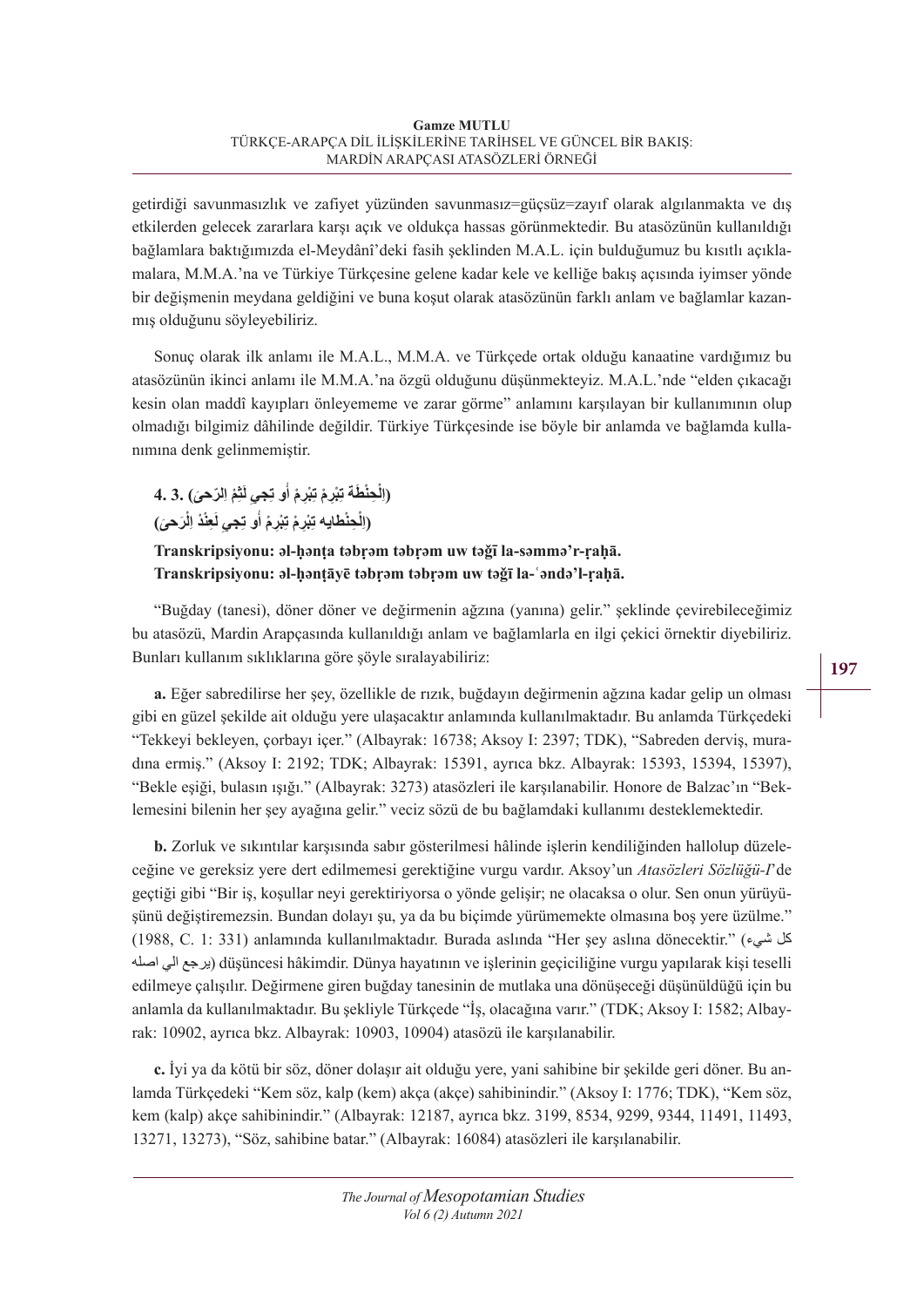**d.** Son olarak Türk Dil Kurumu'nun online *Atasözleri ve Deyimler Sözlüğü*'nde geçtiği gibi "Bir kişi ne kadar farklı yerlerde yaşarsa yaşasın, ne kadar farklı işlerle uğraşırsa uğraşsın, bağlı bulunduğu çevreye veya işe dönmek zorunda kalır." anlamı ile, yani "Tilkinin dönüp dolaşıp geleceği yer kürkçü dükkânıdır." (TDK), "Tilkinin dönüp (dolaşıp, gezip) geleceği yer, kürkçü dükkânıdır." (Albayrak: 16881), "Tilkinin dönüp (gezip, dolaşıp) geleceği yer, kürkçü dükkânıdır." (Aksoy I: 2419) anlamlarında kullanılmaktadır.

Bu atasözü, el-Meydânî'nin *Mecmau'l-Emsâl*'inde ''el-muvelledûn''<sup>36</sup> başlığı altında (الْحَبَّةُ تَدُّورُ وَإِلَى الرَّحَا تَرجعهُ) (el-Meydânî, 2002, C. 1: 564) şeklinde kaydedilmiştir.

Muallim Nâci de *Arap Edebiyatında Deyimler ve Atasözleri Sânihâtü'l-Arab* adlı derleme eserinde bu atasözünü (ترجع الحبة تدور والى الرحى ترجعع) seklinde kaydedip "Dane döner dolaşır değirmene gelir." olarak Türkçeye çevirmiş ve Osmanlı Türkçesinde bu mesel için "Tilkinin dönüp dolaşıp geleceği yer kürkçü dükkânıdır." atasözünün kullanıldığını ifade etmiştir (2002: 24).

Abdülhadioğlu, *Sözlü Kültür Bağlamında Mardin Arapça Atasözleri* adlı kitabında 843. numarada değerlendirdiği bu atasözünü, "Her şeyin aslına ve özüne ve olması gereken yere döneceğini ifade etmek için söylenir." (2019b: 232-233) şeklinde açıklamış ve lehçelerdeki benzer atasözlerini aşağıdaki gibi sıralamıştır:

el-Mustatraf: (الْحَبَّةُ تَدُورُ و اِلَى الرَّحى تَرْجَعُ) (el-Ebşîhî, 1998: I/106

(2005: 723 ed-Dâye, القمحة بتدور بتدور و بترجع ع الطاحون) :Suriye

,(الله يجيب الحبة عالرحى) :Irak

(/350) (ed-Debbâğ, 1956: I/65 ve II) (لا بد ما تجي الحبّايي إبثم الرحا)

ْ(Dâdûn, 2000: 385) (يُدورُ الزُرَعْ حَتَّى يْدورْ وْ يرْجَعْ أَعَيْنْ الرْحا) :Mağrip

Bugün bu atasözü, M.A.L.'nde Mardin'de en az kullanılan anlamla yani, "Tilkinin dönüp dolaşıp geleceği yer kürkçü dükkânıdır." anlamında kullanılmaktadır. Tespit ettiğimiz diğer anlamlarla M.A.L.'nde kullanılıp kullanılmadığı ise araştırılmaya muhtaçtır.

Bu atasözünün Türkçedeki kullanımına baktığımızda *Bölge Ağızlarında Atasözleri ve Deyimler I-II*'den Silifke-İçel'de "Tanenin döne dolaşa geleceği yer değirmendir." (Aksoy, 2009: 82) biçimiyle kullanıldığını tespit edebilmekteyiz. Ancak anlamı ve hangi bağlamlarda kullanıldığı konusunda maalesef bu önemli sözlükte herhangi bir bilgi mevcut değildir. Albayrak'ın *Türkiye Türkçesinde Atasözleri* adlı kitabında 16472 numaralı atasözü olarak yine aynı şekilde "Tanenin döne dolaşa geleceği yer değirmendir." olarak kaydedilen bu atasözü, "Bir ürün er geç gerekli olduğu yer için kullanılır." (2009,

<sup>36</sup> Müvelled meseller; kadim mesellerden ayrılan, dili bozulmuş olduğu için lafızları delil olarak kabul edilmeyen ve melez Arapların (muvelledûn) ürünü olan mesellerdir. Bunlar belli lehçe, yer, şehir ve bölgeye has yerel meseller olup i'rab ve gramer kurallarına göre söylenmedikleri için melhûn, yani hatalı meseller olarak bilinir ve bu şekilde korunurlar. Detay için bkz. Durmuş, 2004, s. 295; Yazıcı, 2003, s. 30. Ayrıca bkz. Uzun, T. (2003). *Arap dilinde meseller (atasözleri)*. *HRÜ. İlahiyat Fakültesi Dergisi*, S. V, 159.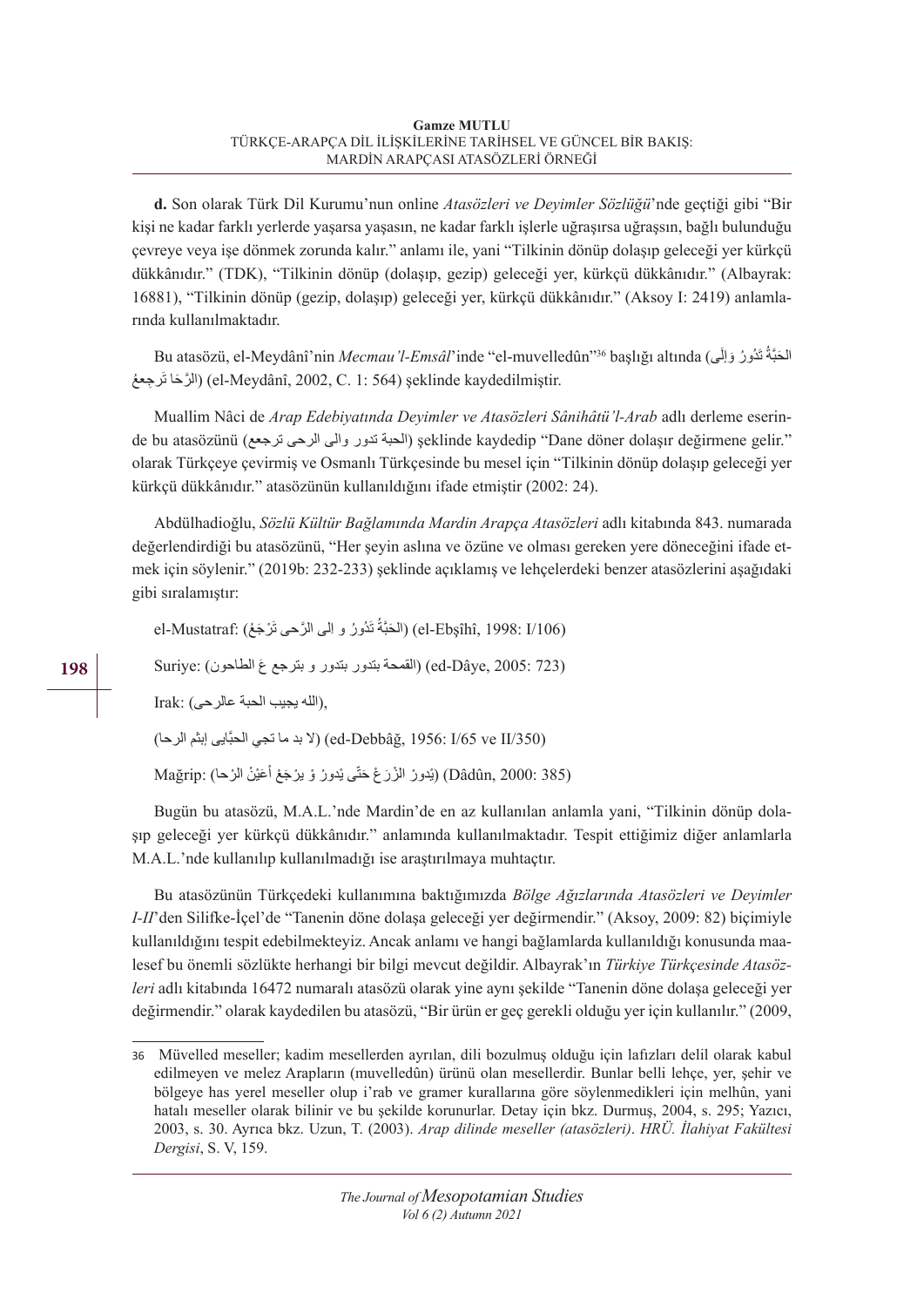s. 815) şeklinde açıklanmıştır. Bu atasözünün M.M.A.'nda böyle bir anlamda kullanımına tesadüf edilmemiştir. Bu anlamla Türkiye Türkçesinin bölge ağızlarına münhasır görünmektedir.

# **Sonuç**

Temelleri oldukça eskiye ve köklü ilişkilere uzanan Türkçe-Arapça dil ilişkileri, bugün Anadolu'da konuşulan Arapça lehçeler ile aynı coğrafyada, ancak farklı bir boyutta ve daha yoğun ilişkiler çerçevesinde devam etmektedir. Dilbilimsel sınırlar, siyasal sınırlar kadar keskin olmadığı için Türkiye'nin Doğu Akdeniz kıyıları ve Güneydoğu Anadolu hattı boyunca, batıdan doğuya doğru Suriye yerleşik, Suriye Bedevî ve Mezopotamya (Anadolu-qǝltu) olarak adlandırılan ve üç ayrı koldan gelişen Arapça lehçeler, bir yandan baskın dil Türkçe ve ağızları ile bir yandan yerel dillerle bir yandan da sınırda olmalarından dolayı göç, akrabalık vs. gibi etkenlere bağlı olarak Suriye ve Irak Arapçaları ile temas hâlindedirler.

Anadolu Arap lehçeleri içerisinde Mardin Arapçası, dil özellikleri bakımından 1950'ye kadar Irak'ta yaşamış olan Yahudi ve Hristiyan topluluklar tarafından konuşulan yerleşik tipli eski bir dilbilimsel katmanın ağız özelliklerini devam ettirdiği için Irak Arap lehçelerinin bir uzantısı ve büyük Mezopotamya lehçe bölgesinin bir parçası olarak kabul edilerek "Mezopotamya Arapçası" ya da diğer bir adlandırmayla "Anadolu qəltu lehçeleri" grubuna dâhil edilir. Mardin Arapçası, ayrıca Suriye Arap lehçe bölgesinin uzantısı olan diğer iki Anadolu Arap lehçe bölgesi arasında lehçeler arasındaki sürekliliği sağlayan geçiş noktasında bulunmakla ve Irak Arap lehçelerinin uzantısı olan kendi grubu içerisinde dil özelliklerini koruyan en arkaik, en klâsik ve en muhafazakâr lehçe olmakla dilbilimsel açıdan merkezî bir önem arz etmektedir. Bu anlamda Mardin Arapçasının genellikle gözden kaçırılan Türkçe-Arapça dil ilişkilerinde sınır komşusu olan Irak ve Suriye arasındaki güncel "aracı dil" rolüne de dikkat çekilmiştir.

Mardin gibi dil geçişlerinin gün içerisinde yoğun bir şekilde yaşandığı ve dilbilimsel temasların canlı olarak takip edilebildiği bölgeleri tek bir açıdan değerlendiremeyeceğimiz yukarıda Türkçe-Arapça dil ilişkileri kapsamında ve atasözleri bağlamında yaptığımız anlambilimsel inceleme ile örneklendirilmeye çalışılmıştır. İşin içerisine bölgede konuşulan ve etkileşim içerisinde olunan diğer yerel dillerden Kürtçe ve Süryanice de girince konunun daha geniş kapsamlı dil ilişkileri açısından ele alınmayı bekleyen, görünenden daha derin ve karmaşık yönlerinin olduğu açıktır. Bu yüzden disiplinler arası çalışmak, dil katmanlaşmasının mevcut olduğu ve dillerin iç içe geçtiği böylesi bölgeleri anlama açısından bilimsel bir zorunluluk olarak karşımızda durmaktadır.

Arkaik birçok hazineyi hâlâ atasözleri ile dil hafızasında yaşatan Mardin Arapçası, atasözleri söz varlığı açısından Fasih Arapça, modern Arap lehçeleri -ki bunlar arasında en çok temasta olunan Irak ve Suriye Arapçaları oldukça önemlidir- ve Anadolu Arap lehçeleri ile karşılaştırılmalı anlambilimsel çalışmalara konu edilmelidir. Bunun dışında Anadolu'da konuşulan Arap lehçeleri, atasözleri söz varlığı açısından mutlaka kendi aralarında da karşılaştırmalı olarak çalışılmalıdır.

Arapça lehçelerle coğrafî, siyasal, kültürel ve yazınsal bir bağı olmayan ve sözlü yoldan hayatiyetini devam ettiren Mardin Arapçasında yüzyıllardır süren yoğun ve derin ilişkiler dolayısıyla Türk-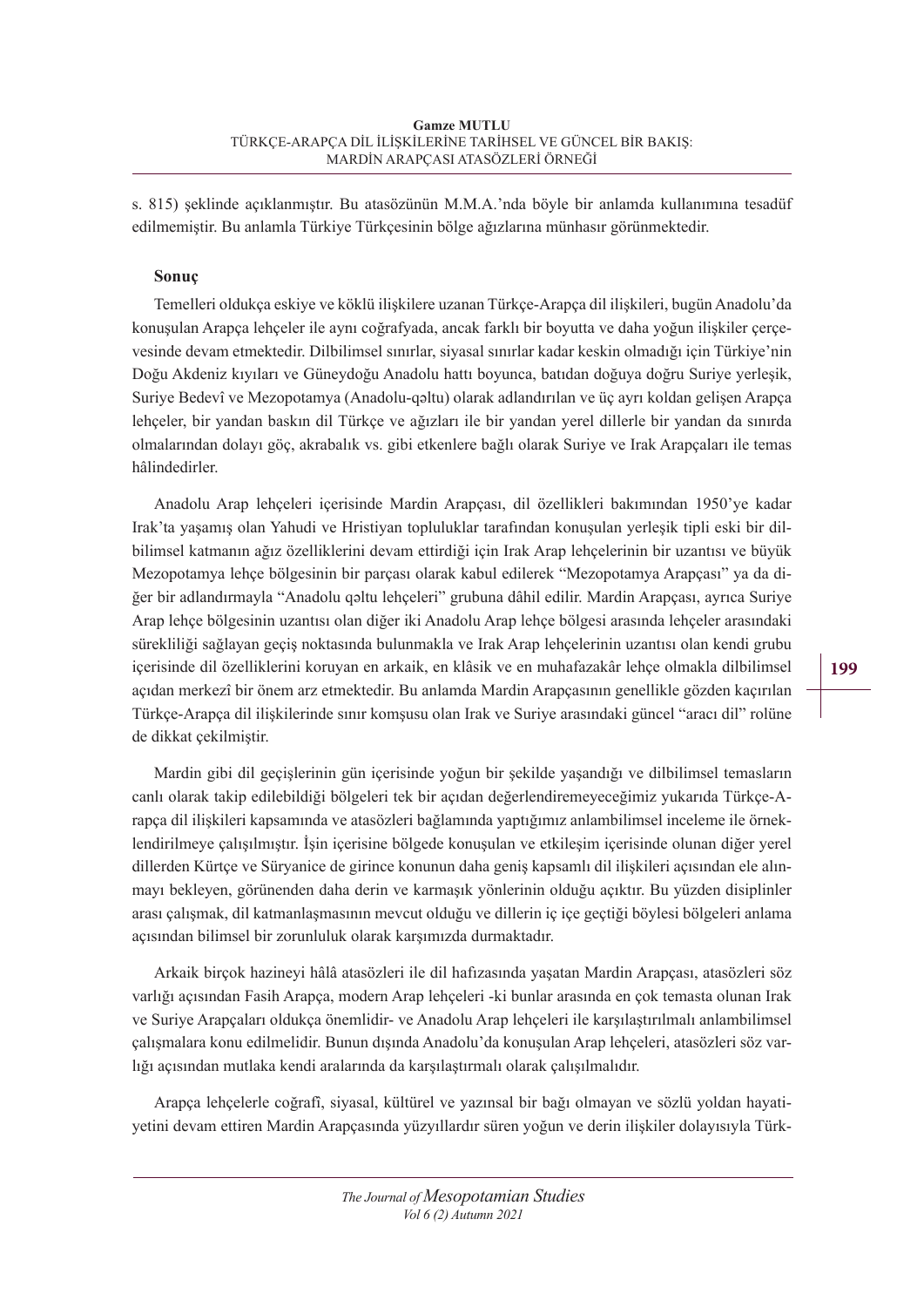çenin etkileri ses, biçim, sözcük ve cümle düzeylerinde açık bir şekilde izlenebilmektedir. Mardin Arapçasının dilsel özellikleri, teorik olarak ortaya konmuş ve Türkçenin Mardin Arapçasına etkileri üzerine çeşitli çalışmalar yapılmış olmasına rağmen bu konu henüz, derli toplu ve müstakil olarak ele alınıp değerlendirilmemiştir. Özellikle Mardin Arapçasının cümle yapısı çalışılmayı bekleyen konular arasındadır.

Bu çalışmada sözlük taramalarımız neticesinde Mardin Arapçası atasözlerinin standart Türkçedeki atasözleri dışında Anadolu'da kullanılan yerel atasözleri ile -özellikle Gaziantep bölgesi ile- oldukça fazla ortak paydalarının olduğu görülmüş ve Mardin Arapçasının bu yönü ile de karşılaştırmalı çalışmalara konu edilmesi gerekliliği ortaya çıkmıştır. Bu husus, Mardin'in Anadolu kültürü ile olan kuvvetli yanını ve bağını göstermesi açısından önemlidir.

Mardin Arapçası etkileşimde olduğu dillerden kopyaladığı dilsel malzemeyi çeviri yoluyla dile katmakla, yani daha çok anlam kopyaları yapmakla ön plana çıkmakta ve iletişim sağlama işlevini yerine getirmektedir. Ancak bu iletişim sağlama işlevi coğrafî, toplumsal, psikolojik belirleyicilere göre değişkenlik arz etmektedir. Bunun mahiyeti ise ancak yapılacak çeşitli toplum dilbilimsel çalışmalarla detaylı bir şekilde ortaya konabilecektir.

Mardin Arapçası eğer disiplinler arası karşılaştırmalı ve dilbilimsel bakış açılarını kendisinde toplayan çalışmalarla ele alınırsa bütün yönleriyle değerlendirilmiş ve mahiyeti nesnel bir şekilde ortaya konmuş olacaktır.

#### **Kaynakça**

Abdülhadioğlu, A. (2019a). Dilsel ve kültürel özellikleri bakımından Mardin Arapça lehçesi. *The Journal of Mesopotamian Studies*, 4(1), 3-22.

\_\_\_\_\_\_\_\_\_\_\_\_\_\_. (2019b). *Sözlü kültür bağlamında Mardin Arapça atasözleri*. İstanbul: Kriter Yayınevi.

- Acat, Y. (2016). Mhallemî lehçesinde kullanılan atasözü ve deyimlerin fasih Arapçada kullanılan atasözü ve deyimlerle mukayesesi. *e-Şarkiyat İlmi Araştırmalar Dergisi*, 8(2), 694-704.
	- \_\_\_\_\_\_\_. (2017). Mhallemî lehçesinde kullanılan atasözü ve deyimlerin Siirt Arapçasında kullanılan atasözü ve deyimlerle mukayesesi. *The Journal of Academic Social Science Studies*, 62, 245-254.

\_\_\_\_\_\_\_. (2018). Anadolu'da konuşulan Arap diyalektleri üzerine Avrupa ve Türkiye'de yapılan çalışmalar. *Turkish Studies*, 13(5), 29-44.

Akalın, Ş. H., Toparlı, R., Tezcan Aksu, B. (2009). *Atasözleri ve deyimler sözlüğü*. Ankara: Türk Dil Kurumu. Erişim adresi: https://sozluk.gov.tr/

Akar, A. (2010). Türkçe-Arapça arasındaki sözcük ilişkileri. *Karadeniz*, 8, 9-16.

Aksan, D. (2009a). *Anlambilim anlambilim konuları ve Türkçenin anlambilimi* (4. bs.). Ankara: Engin Yayınevi.

\_\_\_\_\_\_\_\_. (2009b). *Her yönüyle dil: Ana çizgileriyle dilbilim* (5. bs.). Ankara: Türk Dil Kurumu Yayınları.

Aksoy, Ö. Â. (1988). *Atasözleri ve deyimler sözlüğü*. İstanbul: İnkılâp Kitabevi.

Aksoy, Ö. Â., Dilçin, C., Acarlar, K., Tolluoğlu, M., Kutlar, P., Püsküllüoğlu, Y. & Şener, N. (2009). *Bölge ağızlarında atasözleri ve deyimler I-II* (4. bs.). Ankara: Türk Dil Kurumu Yayınları.

Albayrak, N. (2009). *Türkiye Türkçesinde atasözleri*. İstanbul: Kapı Yayınları.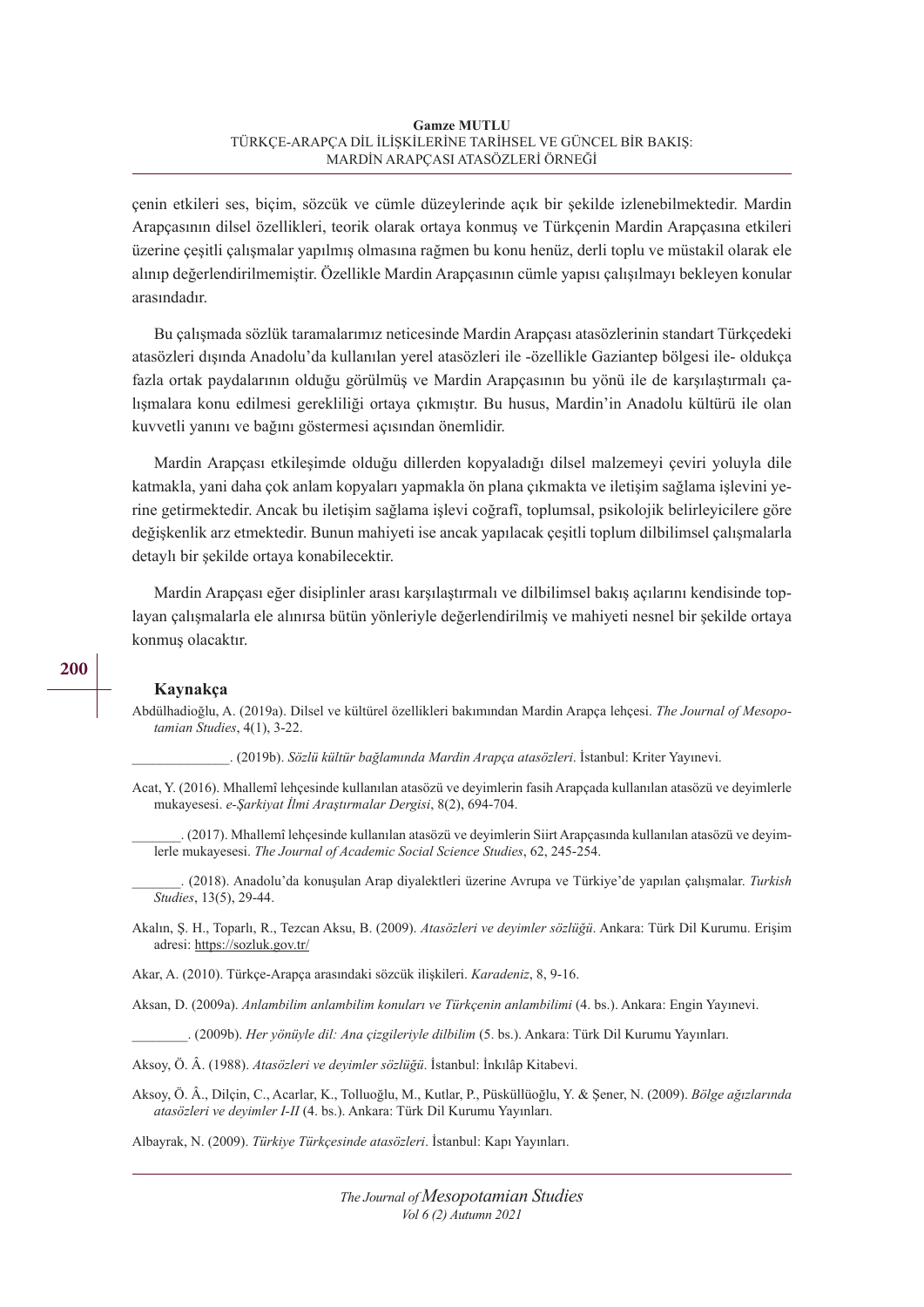Alp, M. (2011). Farklı iki açıdan Arapça: Fusha ve avamca. *Çukurova Üniversitesi İlâhiyat Fakültesi Dergisi*, 11(2), 87-110.

Arslan, A. (2018). Türkiye'de Arap lehçeleri araştırmaları ve öğretilmesi konusunda olumsuz yaklaşımın nedenleri. *Social Sciences Studies Journal*, 4(14), 496-505.

Avram Galanti (2004). Türkiye ve Sâmî dilleri. (N. Ceviz & M. Yıldız, Haz.). *Nüsha*, 4(15), 97-106.

Aytaç, B. (1994). *Arap lehçelerindeki Türkçe kelimeler*. İstanbul: Türk Dünyası Araştırmaları Vakfı.

Bergstrasser, G. (2006). *Sâmî dilleri tarihi* (H. Kılıç & E. Tanrıverdi, Çev.). İstanbul: Anka Yayınları.

Buran, A. & Çak, B. Y. (2019). *Türkiye'de diller ve etnik gruplar* (2. bs.). Ankara: Akçağ Yayınları.

Çobanoğlu, Ö. (2004). *Türk dünyası ortak atasözleri sözlüğü*. Ankara: Atatürk Kültür Merkezi Başkanlığı.

Durmuş, İ. (2004). Mesel. *TDV İslâm Ansiklopedisi* (C. 29, s. 293-297). Ankara: Türkiye Diyanet Vakfı.

Eker, S. (2008). Türk dili tarihinde bir dilbilimsel temas bölgesi olarak Diyarbakır. B. Yediyıldız & K. Tomenendal (Ed.), *Osmanlı'dan Cumhuriyet'e Diyarbakır* içinde (s. 91-110). Ankara: Diyarbakır Valiliği ve Türk Kültürünü Araştırma Enstitüsü Yayınları.

\_\_\_\_\_\_. (2010). Türkçe-Farsça dil ilişkilerinde anlam kopyaları üzerine notlar. N. Güngör Ergan, E. Burcu & B. Şahin (Ed.), *Prof. Dr. M. Cihat Özönder'in Anısına Sosyoloji Yazıları* I içinde (s. 197-211). Ankara: Hacettepe Üniversitesi Yayınları.

- el-Meydânî (2002). *Majma' al-amthâl* (C. I-IV). (ed-Duktûr Cân 'Abdullâh Tumâ, Neş.). Beirut, Lebanon: Dar Sader Publishers.
- Fady, G. A. G. (2017). Mısır Arapçasında Türkçe unsurlar. *Uluslararası Türkoloji Araştırmaları ve İncelemeleri Dergisi,* 2(1), 1-20.
- Grigore, G. (2017). Fushā Arabic vocabulary borrowed by Mardini Arabic via Turkish. M. Sartori, M. E. B. Giolfo & P. Cassuto (Ed.), in *Approaches to the History and Dialectology of Arabic in Honor of Pierre Larcher* (pp. 435-450). Leiden-Boston: Brill.
- Jastrow, O. (2006a). Arabic dialects in Turkey-towards a comperative typology-. *Türk Dilleri Araştırmaları*, 16, 153- 164.

\_\_\_\_\_\_\_\_\_. (2006b). Anatolian Arabic. *Encyclopedia of Arabic Language and Linguistics* (pp. 87-96). Leiden: Brill.

\_\_\_\_\_\_\_\_\_. (2015). The position of Mardin Arabic in the Mesopotamian-Levantine dialect continuum. L. Edzard (Ed.), Offprint from *Arabic and Semitic Linguistics Contextualized A Festschrift for Jan Retsö*, 177-189.

Johanson, L. (2014). *Türkçe dil ilişkilerinde yapısal etkenler* (2. bs.). (N. Demir, Çev.). Ankara: Türk Dil Kurumu Yayınları.

\_\_\_\_\_\_\_\_\_. (1998). Code-copying in İrano-Turkic. *Language Sciences*, Vol. 20, No. 3, 325-337.

Karaağaç, G. (2008). *Türkçe verintiler sözlüğü*. Ankara: Türk Dil Kurumu Yayınları.

Koçak, İ. (1991). Arap atasözleri. *DTCF Dergisi*, 35(1), 171-179.

- Kuş, B. & Akdağ, S. (2012). Bazı Arap lehçelerinde kullanılan Türkçe sonekler üzerine yeni bir inceleme. *Turkish Studies*, 7(1), 1567-1582.
- Muallim Nâci. (2002). *Arap edebiyatında deyimler ve atasözleri, sânihâtü'l-Arab* (3. bs.). (Ö. H. Özalp, Haz.). İstanbul: Yeni Zamanlar Yayınevi.

Özafşar, M. E., Ünal, İ. H., Ünal, Y., Erul, B., Martı, H., Demir, M. (Ed.). (2013). *Hadislerle İslam* (2. bs.). (C. 1). Ankara: Diyanet İşleri Başkanlığı. Erişim adresi: https://hadislerleislam.diyanet.gov.tr/indexarama.php